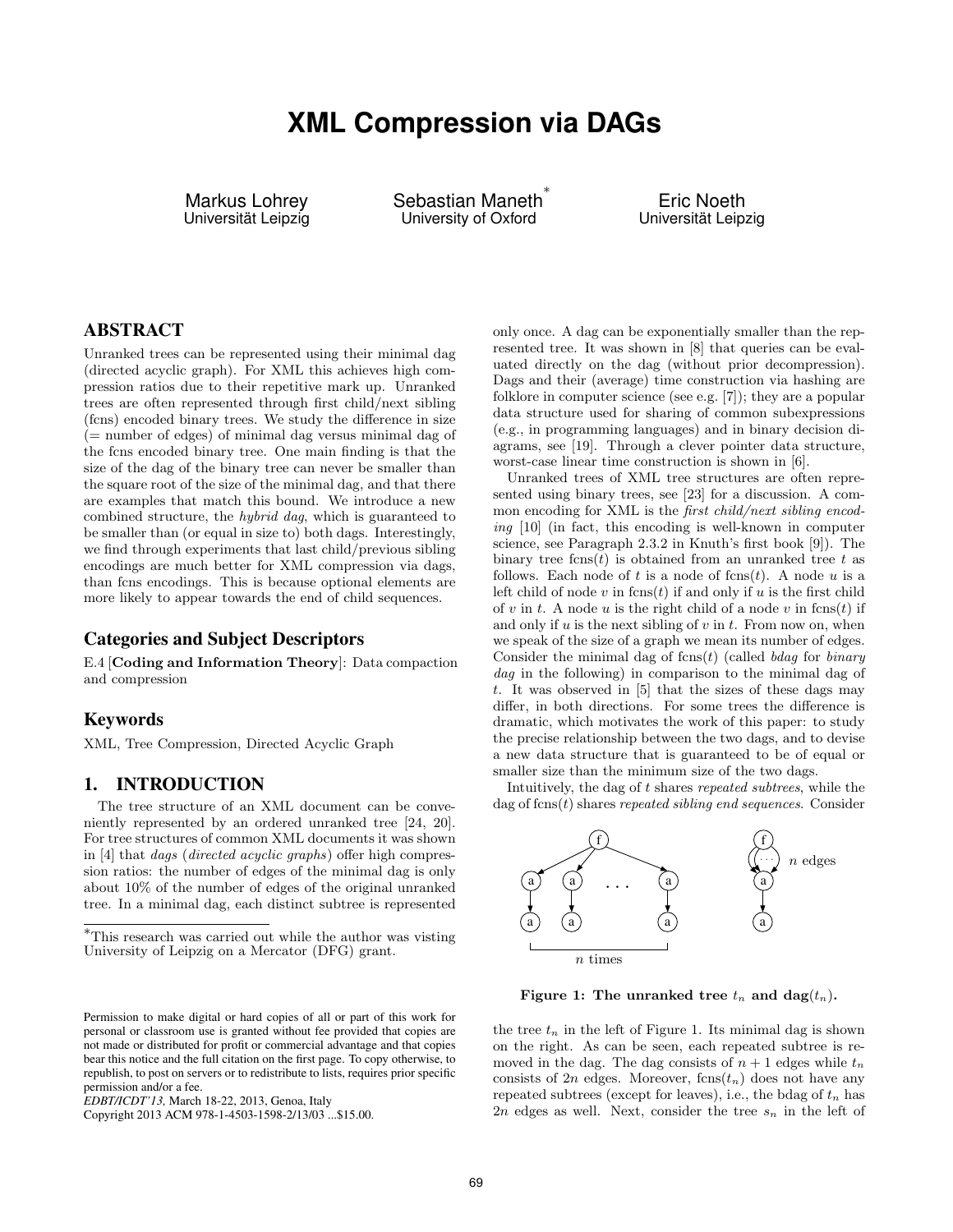

Figure 2: The unranked tree  $s_n$  and  $b \text{dag}(s_n)$ .

Figure 2. Its bdag is shown on the right, it has  $3n-2$  edges. On the other hand,  $s_n$  has  $n^2$  edges and the same is true for the dag of  $s_n$  since this tree has no repeated subtrees (except for leaves). These two examples show that (i) the size of the dag of an unranked tree can be half the size of the dag of the fcns-encoded tree and (ii) the size of the dag of the fcns-encoded tree can be quadratically smaller than the size of the dag of the unranked tree. We prove in this paper that these ratios are maximal: The size of the dag of the unranked tree is (i) lower bounded by half of the size of the bdag and (ii) upper bounded by the square of the size of the bdag. Actually, we derive these bounds from stronger statements concerning a combination of the unranked dag and the binary dag, called the hybrid dag, which combines both ways of sharing. The idea is as follows. Given an unranked tree, we compute its minimal dag. The dag can be naturally viewed as a regular tree grammar: Introduce for each node v of the dag a nonterminal  $A_v$  for the grammar. If a node  $v$  is labeled with the symbol  $f$  and its children in the dag are  $v_1, \ldots, v_n$  in this order, then we introduce the production  $A_v \to f(A_{v_1}, \ldots, A_{v_n})$ . We now apply the fcns encoding to all right-hand sides of this grammar. Finally, we compute the minimal dag of the forest consisting of all these fcns encoded right-hand sides. See Figure 3 which shows a tree t of size 9. Its unranked and binary dags are each of size 6. The hybrid dag consists of a start tree plus one rule, and is of size 5. For the XML document trees of our corpus, the average size of the hybrid dag is only 76% of the average size of the unranked dag.

We show that the size of the hybrid dag is always bounded by the minimum of the sizes of the unranked dag and the binary dag. Moreover, we show that (i) the size of the hdag is at least half of the size of the binary dag and (ii) the size of the unranked dag is at most the square of the size of the hdag. The above mentioned bounds for the unranked dag and binary dag are direct corollaries of these bounds.

The tree grammar of a hybrid dag is not a regular tree grammar anymore (because identifier nodes may have a right child). It can be unfolded in three passes: first undoing the sharing of tree sequences, then the binary decoding, and then undoing sharing of subtrees. We show that these grammars can be translated into a well known type of grammars: straight-line linear context-free tree grammars, for short SLT grammars (produced by BPLEX [5] or TreeRe-Pair [15]). This embedding increases the size only slightly. One advantage is that SLT grammars can be unfolded into the original tree in one pass. Moreover, it is known that finite tree automata (even with sibling equality constraints) and tree walking automata can be executed in polynomial time over trees represented by SLT grammars [14, 16].

While in the theoretical limit the binary dag can be smaller in comparison than the dag, it was observed in [5] that for common XML document trees  $t$ , almost always the dag of  $t$ is smaller than the binary dag of  $t$ . One explanation is that  $t$ contains many small repeated subtrees, which seldomly are part of a repeating sibling end sequence. For each repetition we (possibly) pay a "penalty" of one extra edge in the dag of fcns $(t)$ ; see the tree  $t_n$  which has penalty n. On the other hand, there are very few repeating sibling end sequences in common XML; this is because optional elements typically appear towards the end of a child sequence. Hence, the additional feature of sharing sibling sequences is not useful for XML. On real XML documents, we show in experiments that the "reverse binary dag" that arises from the last child/previous sibling encoding is typically smaller than the binary dag, and almost as small as the dag. Moreover, for our test corpus, the average size of the reverse hybrid dag built from the last child/previous sibling encoding of the dag is only 62% of the average size of the minimal dag (in contrast to 76% for the hdag described above).

Observe that in the second sharing phase of the construction of the hybrid dag, only sequences of identifiers (nonterminals of the regular tree grammar corresponding to the dag) are shared. Thus, we are sharing repeated string suffixes in a sequence of strings. We experimented with applying a grammar-based string compressor to this sequence of strings. It is not difficult to incorporate the output into an SLT grammar. As our experiments show, the obtained grammars are smaller than those of the hybrid dag and almost as small as TreeRePair's grammars. Moreover, they have the advantage that checking equivalence of subtrees is simple (each distinct subtree is represented by a unique identifier), a property not present for arbitrary SLT grammars. For hybrid dags, even equality of sibling end sequences can be checked efficiently.

## 2. TREES AND DAGS

Let  $\Sigma$  be a finite set of node labels. An *ordered*  $\Sigma$ -labeled multigraph is a tuple  $M = (V, \gamma, \lambda)$ , where V is a finite set of nodes,  $\gamma: V \to V^*$ , and  $\lambda: V \to \Sigma$ . The idea is that for a node  $v \in V$ ,  $\gamma(v)$  is the ordered list of v's successor nodes and  $\lambda(v)$  is the label of v. The underlying graph is the directed graph  $G_M = (V, E)$  where  $(u, v) \in E$  if and only if v occurs in  $\gamma(u)$ . The node size of M is  $\#_N(G) = |V|$ and the *edge size* or simply *size* of M is  $|M| = \sum_{v \in V} |\gamma(v)|$ . Note that the labeling function  $\lambda$  does not influence the size of M. The motivation for this is that the size of M can be seen as the number of pointers that are necessary in order to store M and that these pointers mainly determine the space consumption for M.

Two ordered  $\Sigma$ -labeled multigraphs  $M_1 = (V_1, \gamma_1, \lambda_1)$  and  $M_2 = (V_2, \gamma_2, \lambda_2)$  are isomorphic if there exists a bijection  $f: V_1 \to V_2$  such that for all  $v \in V_1$ ,  $\gamma_2(f(v)) = f(\gamma_1(v))$  and  $\lambda_2(f(v)) = \lambda_1(v)$  (here we implicitly extend f to a morphism  $f: V_1^* \to V_2^*$ . We do not distinguish between isomorphic multigraphs.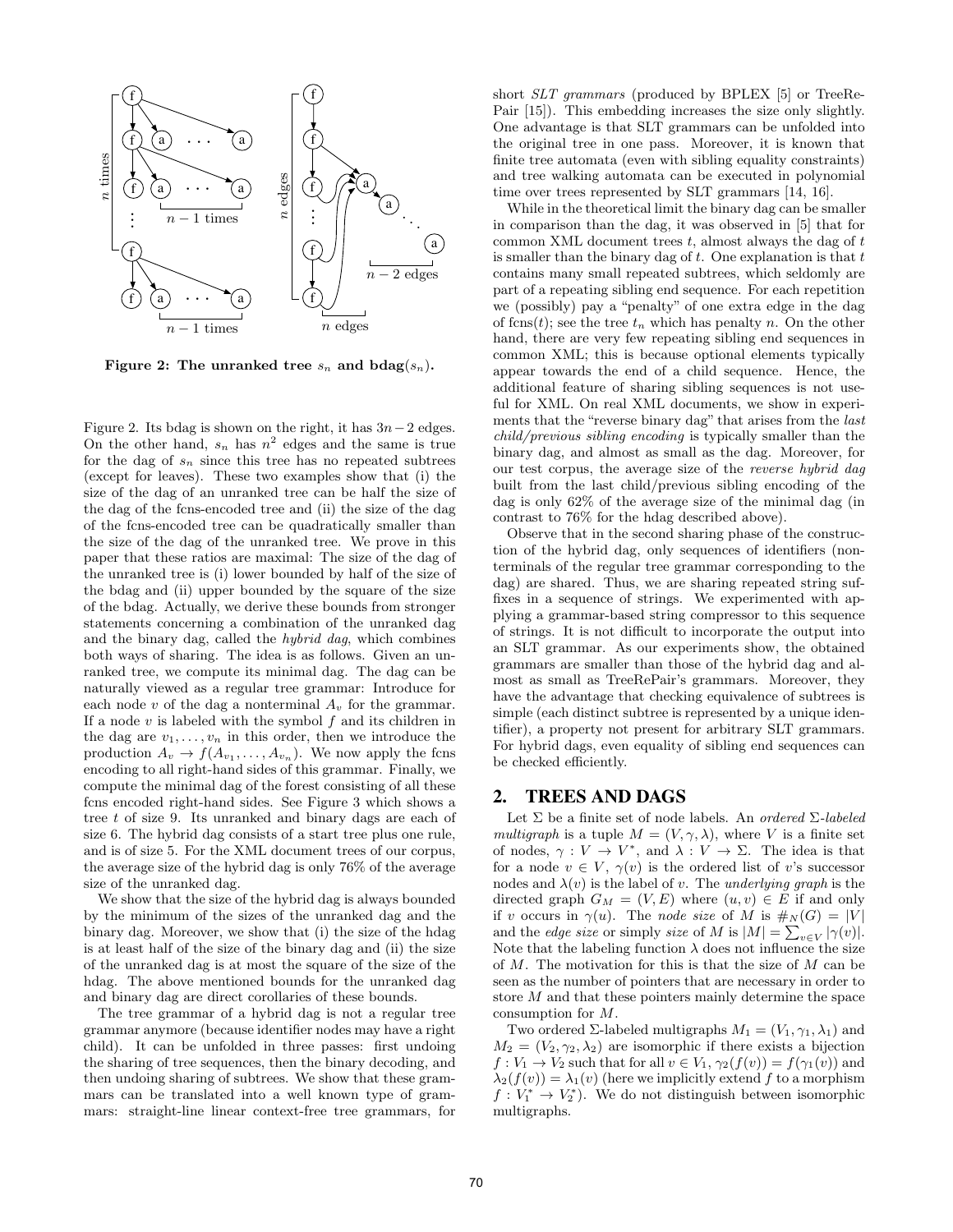

Figure 3: The tree  $t$ , its dag, its bdag, and its fins encoding; its hybrid dag is shown in the box.

A Σ-labeled ordered dag is a Σ-labeled ordered multigraph  $d = (V, \gamma, \lambda)$  such that the underlying graph  $G_d$  is acyclic. The nodes  $r \in V$  for which there is no  $v \in V$  such that  $(v, r)$ is an edge of  $G_d$  (r has no incoming edges) are called the roots of d. A  $\Sigma$ -labeled ordered rooted dag is a  $\Sigma$ -labeled order dag with a unique root. In this case every node of d must be reachable in  $G_d$  from the root node. A  $\Sigma$ -labeled ordered tree is a Σ-labeled order rooted dag  $t = (V, \gamma, \lambda)$ such that every non-root node  $v \in V \setminus \{r\}$  has exactly one occurrence in the concatenation of all strings  $\gamma(u)$  for  $u \in V$ . In other words, the underlying graph  $G_t$  is a rooted tree in the usual sense and in every string  $\gamma(u)$ , every  $v \in V$  occurs at most once. We define  $\mathcal{T}(\Sigma)$  as the set of all  $\Sigma$ -labeled ordered trees. We denote Σ-labeled ordered trees by their usual term notation, i.e., for every  $a \in \Sigma$ ,  $n \geq 0$ , and all trees  $t_1, \ldots, t_n \in \mathcal{T}(\Sigma)$ , we also have  $a(t_1, \ldots, t_n) \in \mathcal{T}(\Sigma)$ . Note that trees from  $\mathcal{T}(\Sigma)$  are unranked in the sense that the number of children of a node does not depend on the label of the node. We therefore frequently speak of unranked trees for elements of  $\mathcal{T}(\Sigma)$ .

Let  $d = (V, \gamma, \lambda)$  be a  $\Sigma$ -labeled ordered dag. With every node  $v \in V$  we associate a tree  $eval_d(v) \in \mathcal{T}(\Sigma)$  inductively as follows:  $eval_d(v) = feval_d(v_1), \ldots, eval_d(v_n)$ , if  $\lambda(v) = f$  and  $\gamma(v) = v_1 \cdots v_n$  (where  $f(\varepsilon) = f$ ). Intuitively,  $eval<sub>d</sub>(v)$  is the tree obtained by unfolding d starting in the node v. If  $d$  is a  $\Sigma$ -labeled ordered rooted dag, then we define eval $(d) = \text{eval}_d(r)$ , where r is the root node of d. Note that if t is a  $\Sigma$ -labeled ordered tree and v is a node of t, then  $eval<sub>t</sub>(v)$  is simply the subtree of t rooted at v and we write  $t/v = \text{eval}_t(v)$  in this case. If for nodes  $u \neq v$  of t we have  $t/u = t/v$  then the tree  $t/u = t/v$  is a repeated subtree of t.

Let  $t = (V, \gamma, \lambda) \in \mathcal{T}(\Sigma)$  and let  $G_t = (V, E)$  be the underlying graph (which is a tree). For an edge  $(u, v) \in E$ ,  $v$  is a *child* of  $u$ , and  $u$  is the parent of  $v$ . If two nodes  $v$  and  $v'$  have the same parent node u, then v and v' are siblings. If moreover  $\gamma(u)$  is of the form  $u_1vv'u_2$  for  $u_1, u_2 \in V^*$  then  $v'$  is the next sibling of v, and v is the previous sibling of

 $v'$ . If a node v does not have a previous sibling, it is a first child, and if it does not have a next sibling, it is a last child.

For many tree-processing formalisms (e.g. standard tree automata), it is useful to deal with ranked trees, where the number of children of a node is bounded. There is a standard binary encoding of unranked trees, which we introduce next. A binary  $\Sigma$ -labeled dag d, or short binary dag, can be defined as a ( $\Sigma \cup \{\Box\}$ )-labeled ordered dag  $d = (V, \gamma, \lambda)$ , where  $\Box \notin \Sigma$ is a special dummy symbol such that the following holds: (i) For every  $v \in V$  with  $\lambda(v) \in \Sigma$  we have  $|\gamma(v)| = 2$  and (ii) for every  $v \in V$  with  $\lambda(v) = \square$  we have  $|\gamma(v)| = 0$ . A binary  $\Sigma$ -labeled tree t, or short binary tree, is a binary dag which is moreover a  $(\Sigma \cup {\square})$ -labeled ordered tree. The symbol  $\Box$  basically denotes the absence of a left or right child of a node. For instance,  $f(\Box, g)$  denotes the binary tree that has an f-labeled root with a g-labeled right child but no left child. Note that  $f(\Box, g)$  and  $f(g, \Box)$  are different binary trees. Instead of introducing the dummy symbol  $\Box$  one may introduce four copies  $a_{i,j}$   $(i, j \in \{0, 1\})$  for every label  $a \in \Sigma$ , where  $i = 0$  (resp.,  $j = 0$ ) means that the node does not have a left (resp., right) child. For a binary dag  $d = (V, \gamma, \lambda)$ , we define its node size  $\#_N(d) = |\{v \in V \mid \lambda(v) \neq \Box\}|$  and size  $|d| = \sum_{v \in V} |\gamma(v)|_{\Sigma}$ , where  $|v_1v_2\cdots v_m|_{\Sigma} = |\{i \mid 1 \le i \le n\}|$  $m, \lambda(v_i) \neq \Box$ . In other words: In the definitions of  $\#_N(d)$ and  $|d|$  we disregard all dummy nodes. The reason for this is that we do not need dummy nodes if we introduce 4 copies of each label as explained above. Let  $\mathcal{B}(\Sigma)$  denote the set of binary Σ-labeled trees.

We define a mapping fcns :  $\mathcal{T}(\Sigma)^* \to \mathcal{B}(\Sigma)$ , where as usual  $\mathcal{T}(\Sigma)^*$  denotes the set of all finite words (or sequences) over the set  $\mathcal{T}(\Sigma)$ , as follows ("fcns" refers to "first-childnext-sibling"): For the empty word  $\varepsilon$  let  $f(\cos(\varepsilon)) = \Box$  (the empty binary tree). If  $n \geq 1, t_1, \ldots, t_n \in \mathcal{T}(\Sigma)$  and  $t_1 =$  $f(u_1, \ldots, u_m)$  with  $m \geq 0$ , then  $f(\text{cns}(t_1 t_2 \cdots t_n)) = f(\text{fcns}(u_1$  $\cdots u_m$ , fcns $(t_2 \cdots t_n)$ . Note that fcns $(a) = a(\square, \square)$  for  $a \in \square$ Σ. In the following we always simply write a for  $a(\Box, \Box)$ . The encoding fcns is bijective, hence the bijection  $f_{\text{cns}}^{-1}$ :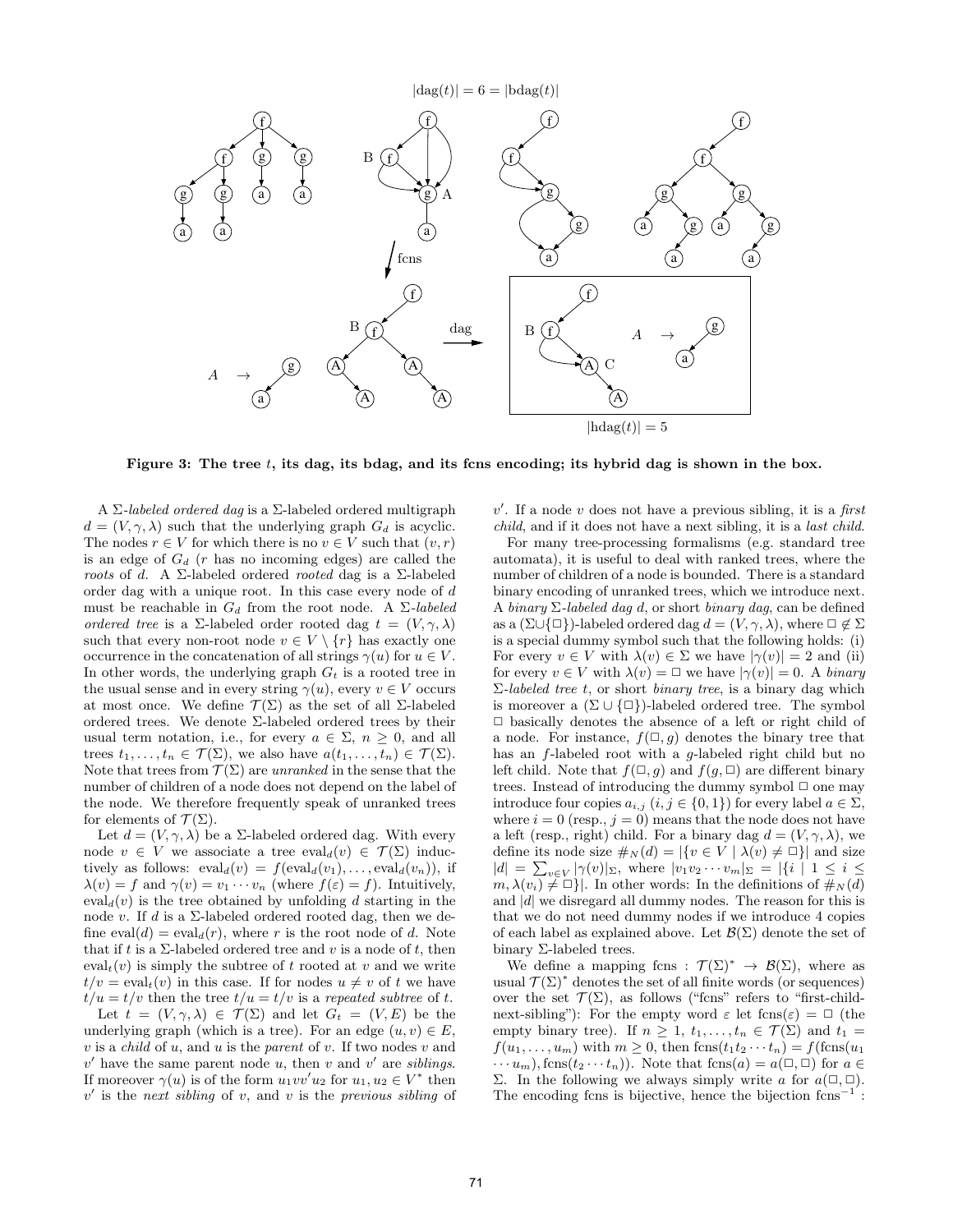$\mathcal{B}(\Sigma) \to \mathcal{T}(\Sigma)^*$  is defined. Moreover, for every  $t \in \mathcal{T}(\Sigma)$ ,  $\#_N(\text{fcns}(t)) = \#_N(t)$  and  $|\text{fcns}(t)| = |t|$ , see e.g. [9]. The fcns-encoding is also known as Rabin encoding.

EXAMPLE 1. Let  $t_1 = f(a_1, a_2, a_3)$  and let  $t_2 = g(b_1, b_2)$ . Then  $fcns(t_1t_2) = f(a_1(\Box, a_2(\Box, a_3)), g(b_1(\Box, b_2), \Box)).$ 

One can construct  $f(\text{cns}(t))$  also by keeping all nodes of t and redirecting edges as follows: For each node  $u$  of  $t$ , the left child of u is the first child of u in t (if it exists) and the right child of  $u$  is the next sibling of  $u$  (if it exists).

An ordered tree can be compacted by representing occurrences of repeated subtrees only once. Several edges then point to the same subtree (which we call a repeated subtree), thus making the tree an ordered dag. It is known that the minimal dag of a tree is unique and that it can be constructed in linear time (see e.g., [6]). For later purpose it is actually useful to define the minimal dag  $\text{dag}(d)$  for every Σ-labeled ordered dag  $d = (V, \gamma, \lambda)$ . It can be formally defined as  $\text{dag}(d) = (\{\text{eval}_d(u) \mid u \in V\}, \gamma', \lambda')$  with  $\lambda'(f(t_1,\ldots,t_n))=f$  and  $\gamma'(f(t_1,\ldots,t_n))=t_1\cdots t_n$ . Thus, the nodes of  $\text{dag}(d)$  are the different trees represented by the nodes of  $d$ . This is just a convenient way to formally define dag(d). The internal structure of the nodes of dag(d) (trees in our definition) has no influence on the size of  $\text{dag}(d)$ , which is still the number of its edges. Note that in general we cannot recover d from  $\text{dag}(d)$ : If for instance d is the disjoint union of two copies of the same tree t, then  $\text{dag}(d) = \text{dag}(t)$ , but this will not be a problem. Dags are only used for the compression of forests consisting of different trees. Such a forest can be reconstructed from its minimal dag. Note also that if d is a rooted dag, then  $\text{dag}(d)$  is also rooted and we have  $eval(d) = eval(dag(d)).$ 

EXAMPLE 2. Consider the full binary tree  $t_n$  of depth n with all nodes labeled a. While  $|t_n| = 2^{n+1} - 1$ ,  $|daq(t_n)| =$ 2n. Hence  $d aq(t)$  can be exponentially smaller than t.

The binary dag of  $t \in \mathcal{T}(\Sigma)$ , denoted bdag(t), is defined as  $b\text{dag}(t) = \text{dag}(\text{fcns}(t));$  it is a binary dag as defined above. See Figure 2 in the introduction for an example.

Clearly, the number of nodes of  $\text{dag}(t)$  equals the number of different subtrees  $t/v$  for a node v of t. In order to count the number of nodes of  $b \text{dag}(t)$  the following definition is useful: For a node v of an unranked tree  $t = (V, \gamma, \lambda)$  define sibseq $(v) \in \mathcal{T}(\Sigma)^*$  (the *sibling sequence* of u) as follows: If v is the root of t then sibseq $(v) = t$ . Otherwise, let u be the parent node of v and let  $\gamma(u) = w v_0 v_1 \cdots v_m$ , where  $w \in V^*$ and  $v_0 = v$ . Then

$$
sibseq(v) = (t/v_0)(t/v_1) \cdots (t/v_m).
$$

Example 3. The different sibling sequences of the tree  $t = f(a, f(b, a), b, a)$  are: t,  $af(b, a)ba$ ,  $f(b, a)ba$ , ba, and a.

The following lemma follows directly from the definition:

LEMMA 1. The number of nodes of  $bdaq(t)$  is equal to the number of different sibling sequences sibseq $(v)$ , for all  $v \in V$ .

## 3. THE HYBRID DAG

While the dag shares repeated subtrees of a tree, the binary dag shares repeated sibling sequences (see Lemma 1). Consider an unranked tree  $t$ . As we have seen in the introduction, the size of  $\text{dag}(t)$  can be smaller than the size of  $b\text{dag}(t)$ . On the other hand, it can also be that the size of  $bdag(t)$  is smaller than the size of  $dag(t)$ . We now wish to define an object that combines both types of sharing (trees and tree sequences) and which is guaranteed to be smaller than or equal to the minimum of the sizes of  $\text{dag}(t)$  and bdag(t). Our starting point is dag(t). Basically, the reason for this is that if the same sibling sequence occurs at two nodes u and v of t, then also  $t/u = t/v$  (but not the other way round). In this dag we now want to share all repeated sibling sequences. As an example, consider the tree  $t = f(f(g(a), g(a)), g(a), g(a))$  shown on the top left of Figure 3. Its size is 9. The dag of this tree consists of a unique occurrence of the subtree  $g(a)$  plus two f-labeled nodes, shown to the right of t in the figure. Thus  $|dag(t)| = 6$ . We represent this dag by the following regular straight-line tree grammar  $G$  with three productions (straight-line grammars are *acyclic* and for each nonterminal  $X$  there is exactly one production with left-hand side  $X$ :

$$
\begin{array}{rcl}\nS & \rightarrow & f(B, A, A) \\
B & \rightarrow & f(A, A) \\
A & \rightarrow & g(a)\n\end{array} \tag{1}
$$

Each non-leaf node of the dag becomes a nonterminal of the tree grammar. Thereby, the right-hand side of each grammar rule becomes a tree of height 1 (we exclude trees consisting of a single node in the following). Note that it is well-known that minimal dags are isomorphic to minimal acyclic tree automata and to minimal straight-line regular tree grammars (see, e.g., [17]). By eval( $G$ ) we denote the unique tree  $t \in \mathcal{T}(\Sigma)$  obtained from the start nonterminal S by applying  $\mathcal{G}$ 's productions. In order to share repeated sibling sequences in  $\text{dag}(t)$  we apply the fcns-encoding to the right-hand sides of the grammar's productions. For the above example we obtain the following new binary tree grammar:

$$
S \rightarrow f(B(\Box, A(\Box, A)), \Box)
$$
  
\n
$$
B \rightarrow f(A(\Box, A), \Box)
$$
  
\n
$$
A \rightarrow g(a, \Box)
$$

We now build the minimal dag of the dag obtained by taking the disjoint union of all right-hand sides of this grammar. In the example, the subtree  $A(\square, A)$  appears twice and is shared. We write the resulting dag again as a grammar, using the new nonterminal  $C$  for the new repeated tree  $A(\square, A)$  (corresponding to the repeated sibling sequence AA in  $(1)$ ).

$$
S \rightarrow f(B(\Box, C), \Box)
$$
  
\n
$$
B \rightarrow f(C, \Box)
$$
  
\n
$$
C \rightarrow A(\Box, A)
$$
  
\n
$$
A \rightarrow g(a, \Box)
$$
\n(2)

This grammar is the hybrid dag (hdag for short) of the initial tree. Its size is the total number of edges in all right-hand side trees; it is 5 in our example (here, as usual, we do not count edges to  $\Box$ -labeled nodes). Compare this to  $\text{dag}(t)$ and  $b\text{dag}(t)$ , which are both of size 6.

In our example, the production  $B \to f(A, A)$  in the grammar  $(1)$  does not save any edges, since the nonterminal  $B$ occurs only once in a right-hand side (namely  $f(B, A, A)$ ). Eliminating this production yields the grammar

$$
\begin{array}{rcl} S & \to & f(f(A, A), A, A) \\ A & \to & g(a) \end{array}
$$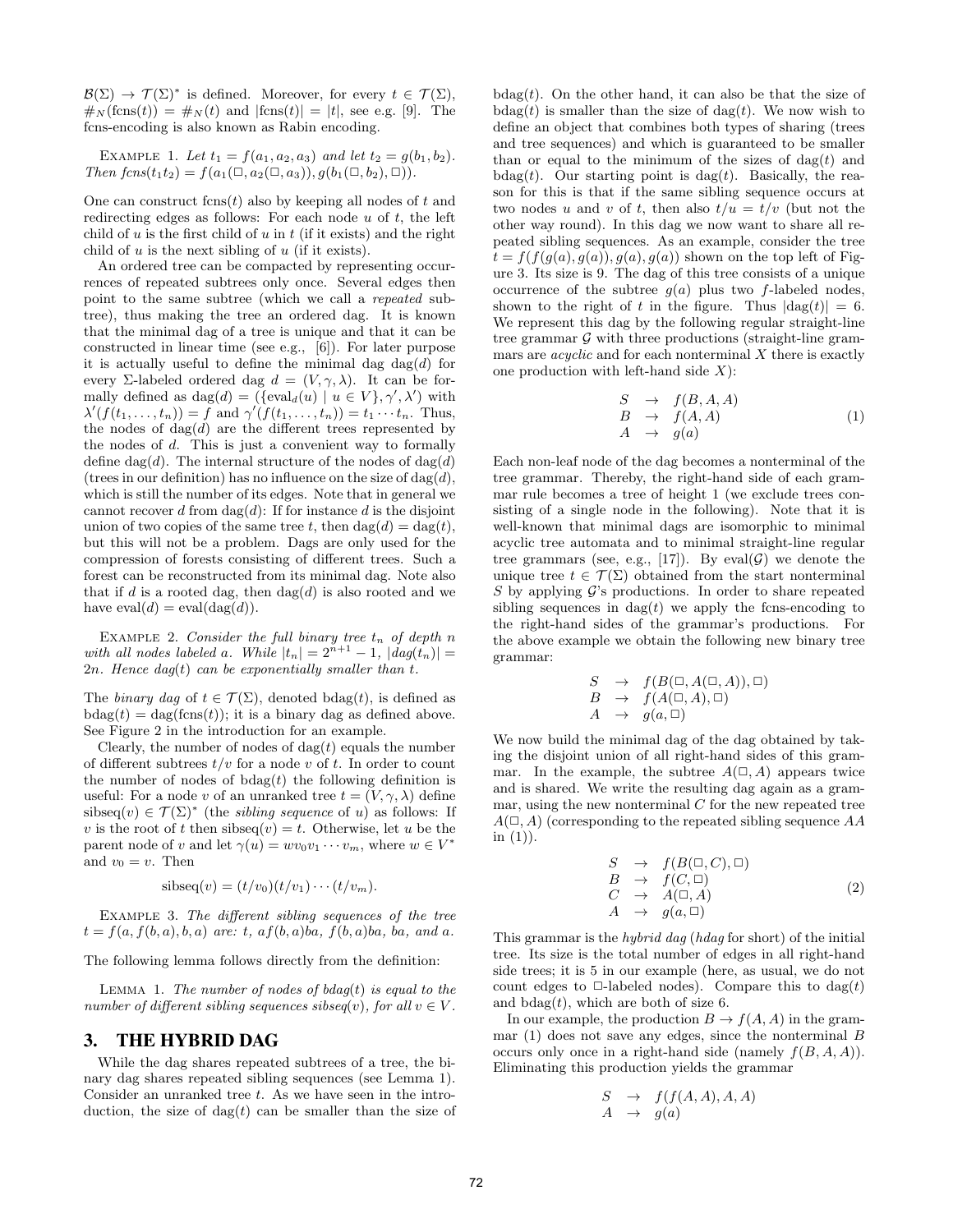with the fcns encoding

$$
S \rightarrow f(f(A(\Box, A), A(\Box, A)), \Box)
$$
  

$$
A \rightarrow g(a, \Box).
$$

Sharing repeated subtrees in this grammar gives

$$
S \rightarrow f(f(C, C), \Box)
$$
  
\n
$$
C \rightarrow A(\Box, A)
$$
  
\n
$$
A \rightarrow g(a, \Box).
$$
\n(3)

The size of this grammar (number of edges to non- $\Box$  nodes in all right-hand sides) is still 5, but it has only 3 nonterminals in contrast to 4 for the above hdag. In practice, having a grammar with fewer nonterminals is preferable. In fact, our implementation avoids redundant nonterminals like B in our example. On the other hand, having only trees of height 1 as right-hand sides of the dag (seen as a grammar) does not influence the number of edges in the final grammar. Moreover, it slightly simplifies the proofs in the next section, where we show that the size of the hdag of a tree  $t$  is smaller than or equal to the minimum of the sizes of  $\text{dag}(t)$  and  $bdag(t)$ .

In general, the hybrid dag is produced by first building a dag, then constructing its fcns-encoding (using grammars), and then building a dag again. More formally, consider  $\text{dag}(t)$  as a straight-line regular tree grammar with productions  $A_1 \to t_1, \ldots, A_n \to t_n$ , where  $A_1, \ldots, A_n$  are nonterminals that may appear in the right-hand sides as leaf labels and every tree  $t_i$  has height 1. Then

$$
h \text{dag}(t) = \text{dag}(\text{fcns}(t_1), \ldots, \text{fcns}(t_n)),
$$

where the tuple  $(f\text{cns}(t_1), \ldots, f\text{cns}(t_n))$  is viewed as the dag obtained by taking the disjoint union of the binary trees  $fens(t_i)$ . Clearly  $hlag(t)$  is unique up to isomorphism. In the second step when  $\text{dag}(\text{fens}(t_1), \ldots, \text{fens}(t_n))$  is constructed from the tuple  $(fens(t_1), \ldots, fens(t_n))$ , only sequences of leaf nodes from  $t_1, \ldots, t_n$  can be shared, since these trees are pairwise different and of height 1.

We defined the hdag as a particular dag. Alternatively (and as in our example), we can define the hdag as a particular tree grammar which has a set of nonterminals that is partitioned into two sets. Recall that a straight-line grammar is acyclic and contains exactly one production per nonterminal. A hybrid dag grammar (or hdag grammar) is a straight-line tree grammar  $h = (N_1, N_2, \Sigma, S, P)$  such that  $N_1$  and  $N_2$  are disjoint sets of nonterminals (of rank zero),  $S \in N_1$ , and for every  $A \in N_1 \cup N_2$  there is exactly one production  $(A \rightarrow t) \in P$ , where t is a binary tree over  $\Sigma \cup N_1 \cup N_2$  such that

- nonterminals of  $N_2$  only appear at leaf positions in t,
- if  $A \in N_1$  then  $f \text{cns}^{-1}(t) \in \mathcal{T}(\Sigma \cup N_1 \cup N_2)$  and nonterminals from  $N_1$  only appear at leaf positions in  $f\text{cns}^{-1}(t)$ , and
- if  $A \in N_2$  then fcns<sup>-1</sup>(t)  $\in (\Sigma \cup N_1)^*(\Sigma \cup N_1 \cup N_2)$ .

Both grammars (2) and (3) are hdag grammars. For (2) we set  $N_1 = \{S, A, B\}$  and  $N_2 = \{C\}$  and for (3) we set  $N_1 =$  $\{S, A\}$  and  $N_2 = \{C\}$ . In general, the hdag of a tree can be seen as an hdag grammar. The set  $N_1$  consists of those nonterminals that were introduced in the construction of  $\text{dag}(t)$ from  $t$ , while  $N_2$  comprises those nonterminals that were introduced in the construction of  $\text{dag}(\text{fens}(t_1), \ldots, \text{fens}(t_n))$ from  $\text{dag}(t)$ . The *size* of h is defined as  $|h| = \sum_{A \to t \in P} |t|$ .

Note that an hdag grammar is not a regular tree grammar because nodes labeled with nonterminals from  $N_1$  may have right children. Also note that the root node of the right-hand side of a nonterminal in  $N_1$  does not have a right child.

An hdag grammar h can be decompressed into a tree eval $(h)$  as follows. We construct the regular tree grammar RT(h): For every production  $A \to t$  of h with  $A \in N_1$  we add to RT(h) the new production  $A \to \text{fcns}^{-1}(t')$ , where  $t'$ is obtained from t by applying  $N_2$ -productions as long as possible. Then,  $RT(h)$  is an ordinary regular tree grammar. Finally,  $eval(h) = eval(RT(h))$ . One can show that  $hdag(t)$ (seen as a grammar) is a size-minimal hdag grammar with  $eval(hdag(t)) = t.$ 

## 3.1 The sizes of dag, bdag, and hdag

We want to compare the node size and the edge size of dag(t), bdag(t), and hdag(t) for an unranked tree t.

#### *3.1.1 The number of nodes*

In this section we consider the number of nodes in the dag and bdag of an unranked tree. We show that  $\#_N(\text{dag}(t)) \leq$  $\#_N(\text{bdag}(t)).$ 

EXAMPLE 4. Consider the tree  $t_n = f(a, a, \ldots, a)$  consisting of n nodes, where  $n \geq 2$ . Then  $\#_N (dag(t)) = 2$  and  $\#_N(bdag(t)) = n$ , while  $|dag(t)| = |bdag(t)| = n - 1$ . Note that dags with multiplicities on edges, as defined in  $\vert 4 \vert$ , can store a tree such as  $t_n$  in size  $O(\log n)$ .

Lemma 2. Let t be an unranked tree. Then

$$
\#_N(dag(t)) \leq \#_N(bdag(t)).
$$

PROOF. The lemma follows from Lemma 1 and the obvious fact that the number of different subtrees of  $t$  (i.e.,  $|dag(t)|$ ) is at most the number of different sibling sequences in t: sibseq $(u)$  = sibseq $(v)$  implies  $t/u = t/v$ .  $\Box$ 

LEMMA 3. There exists a family of trees  $(t_n)_{n>2}$  such that  $\#_N(t_n) = \#_N(bdag(t)) = n \text{ and } \#_N(dag(t)) = 2.$ 

PROOF. Take the family of trees  $t_n$  from Example 4.  $\Box$ 

Let us remark that the node size of the hdag can be larger than the node size of the bdag and the node size of the dag. When writing  $\text{dag}(t)$  as a grammar, the number of nodes in all right-hand sides can be larger than the node size of dag(t). On the other hand, when writing dag(t) as a grammar, the number of edges in all right-hand sides is exactly the number of edges of  $\text{dag}(t)$ .

#### *3.1.2 The number of edges*

Recall from the previous section that the number of nodes of the (minimal) dag is always at most the number of nodes of the bdag, and that the gap can be maximal  $(O(1))$  versus  $|t|$ ). For the number of edges, the situation is different. We show that  $\frac{1}{2}|\text{bdag}(t)| \leq |\text{dag}(t)| \leq |\text{bdag}(t)|^2$  and that these bounds are sharp. In fact, we show the three inequalities  $|\text{hdag}(t)| \le \min(|\text{dag}(t)|, |\text{bdag}(t)|), |\text{bdag}(t)| \le 2|\text{hdag}(t)|,$ and  $|\text{dag}(t)| \leq |\text{hdag}(t)|^2$  which imply

$$
\frac{1}{2}|\mathrm{bdag}(t)| \leq |\mathrm{dag}(t)| \leq |\mathrm{bdag}(t)|^2.
$$

Before we prove these bounds we need some definitions. Recall that the nodes of  $b \text{dag}(t)$  are in 1-1-correspondence with the different sibling sequences of  $t$ . In the following, let

$$
sib(t) = {sibseq(v) | v a node of t}
$$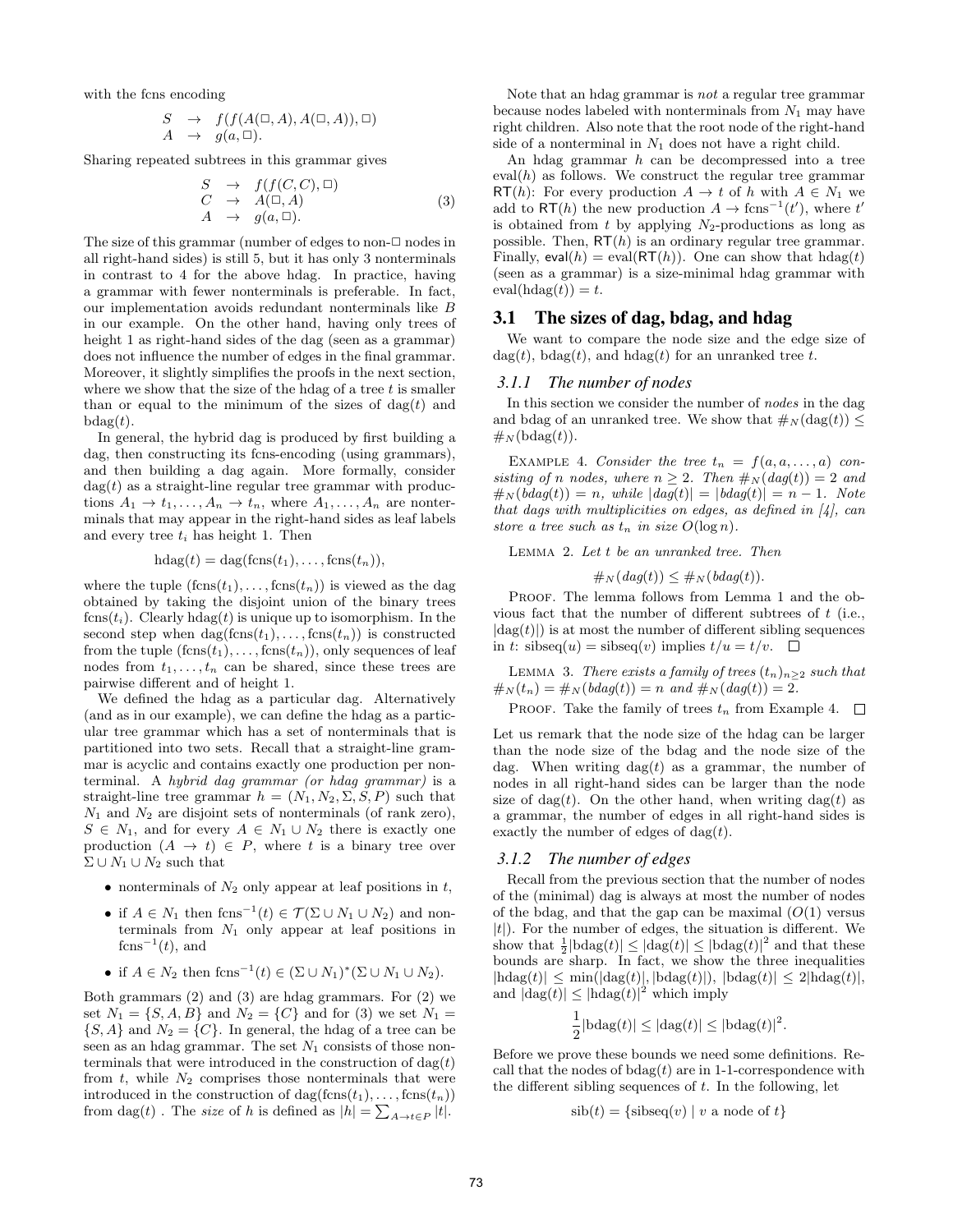be the set of all sibling sequences of  $t$ . To count the size (number of edges) of  $bdag(t)$  we have to count for each sibling sequence  $w \in sib(t)$  the number of outgoing edges in bdag(t). We denote this number with  $e(w)$ ; it can be computed as follows, where  $w = s_1 s_2 \cdots s_m$   $(m > 1)$  and the  $s_i$ are trees:

- $e(w) = 0$ , if  $m = 1$  and  $|s_1| = 0$ ,
- $e(w) = 1$ , if either  $m = 1$  and  $|s_1| \geq 1$  (then w has only a left child) or  $m \geq 2$  and  $|s_1| = 0$  (then w has only a right child),
- $e(w) = 2$ , otherwise.

With this definition we obtain:

LEMMA 4. For every  $t \in \mathcal{T}(\Sigma)$ , we have

$$
|bdag(t)| = \sum_{w \in sib(t)} e(w).
$$

The size of the hdag can be computed similarly: In the following, we always view  $\text{dag}(t)$  as a regular tree grammar. Let  $N$  be the set of nonterminals of this grammar and let S be the start nonterminal. Recall that every right-hand side of dag(t) has the form  $f(\alpha_1, \ldots, \alpha_n)$ , where every  $\alpha_i$ belongs to  $\Sigma \cup N$ . Let  $\operatorname{sib}(\operatorname{dag}(t))$  be the set of all sibling sequences that occur in the right-hand sides of dag( $t$ ). Thus, for every right-hand side  $f(\alpha_1, \ldots, \alpha_n)$  of dag(t), the sibling sequences  $f(\alpha_1, \ldots, \alpha_n)$  (a sibling sequence of length 1) and  $\alpha_i \alpha_{i+1} \cdots \alpha_n$   $(1 \leq i \leq n)$  belong to sib $(\text{dag}(t))$ . For such a sibling sequence w we define  $e(w)$  as above. Then we have:

LEMMA 5. For every  $t \in \mathcal{T}(\Sigma)$ , we have

$$
|h dag(t)| = \sum_{w \in sib(dag(t))} e(w).
$$

For  $w = s_1 \cdots s_m \in \text{sib}(t)$  let  $\tilde{w}$  the string that results from w by replacing every non-singleton tree  $s_i \notin \Sigma$  by the unique nonterminal of dag(t) that derives to  $s_i$ . Actually, we should write  $\tilde{w}_t$  instead of  $\tilde{w}$ , since the latter also depends on the tree  $t$ . But the tree  $t$  will be always clear from the context. Here are a few simple statements:

- For every  $w \in \text{sib}(t)$ , the sibling sequence  $\tilde{w}$  belongs to  $\sin(\text{dag}(t))$ , except for the length-1 sequence  $\tilde{w} = S$ that is obtained from the length-1 sequence  $w = t \in$  $sib(t)$ .
- For every  $w \in \text{sib}(t)$ ,  $e(\tilde{w})$  is a word over  $N \cup \Sigma$ .
- For every  $w \in \text{sib}(t)$ ,  $e(\tilde{w}) \leq e(w)$ .
- The mapping  $w \mapsto \tilde{w}$  is an injective mapping from  $\sinh(t) \setminus \{t\}$  to  $\sin(\deg(t)).$

Using this mapping, the sums in Lemma 4 and 5 can be related as follows:

LEMMA 6. For every  $t \in \mathcal{T}(\Sigma)$ , we have

$$
hdag(t) = \sum_{w \in sib(dag(t))} e(w) = |N| + \sum_{w \in sib(t)} e(\tilde{w}).
$$

PROOF. By Lemma 5 it remains to show the second equality. The only sibling sequences in  $\operatorname{sib}(\operatorname{dag}(t))$  that are not of the form  $\tilde{w}$  for  $w \in \text{sib}(t)$  are the sequences (of length 1) that consist of the whole right-hand side  $f(\alpha_1, \ldots, \alpha_m)$  of a nonterminal  $A \in N$ . For such a sibling sequence u we have  $e(u) = 1$  (since it has length 1 and  $f(\alpha_1, \ldots, \alpha_m)$  is not a single symbol). Hence, we have

$$
\sum_{w \in \text{sib}(\text{dag}(t))} e(w) = |N| + \sum_{w \in \text{sib}(t) \setminus \{t\}} e(\tilde{w})
$$

$$
= |N| + \sum_{w \in \text{sib}(t)} e(\tilde{w}),
$$

where the last equality follows from  $e(\tilde{t}) = e(S) = 0$ .  $\Box$ 

THEOREM 1. For every  $t \in \mathcal{T}(\Sigma)$ , we have

$$
|hdag(t)| \le \min(|dag(t)|, |bdag(t)|).
$$

PROOF. Since  $\text{hdag}(t)$  is obtained from  $\text{dag}(t)$  by sharing repeated sibling sequences, we immediately get  $|\text{hdag}(t)| \le$  $|dag(t)|$ . It remains to show  $|hdag(t)| \leq |bdeg(t)|$ . By Lemma 4 and 6 we have to show

$$
|N| + \sum_{w \in \text{sib}(t)} e(\tilde{w}) \leq \sum_{w \in \text{sib}(t)} e(w),
$$

where N is the set of nonterminals of dag(t). To see this, note that:

- $e(\tilde{w}) \leq e(w)$  for all  $w \in \text{sib}(t)$ , and
- for every nonterminal  $A \in N$  there must exist a sibling sequence  $w \in \text{sib}(t)$  such that  $\tilde{w}$  starts with A. For this sequence we have  $e(w) = e(\tilde{w}) + 1$  (note that the righthand side of A does not belong to  $\Sigma$ , hence w starts with a tree of size at least 1).

Choose for every  $A \in N$  a sibling sequence  $w_A \in \text{sib}(t)$  such that  $\tilde{w}_A$  starts with A. Let  $R = \text{sib}(t) \setminus \{w_A \mid A \in N\}$ . We get

$$
|N| + \sum_{w \in \text{sib}(t)} e(\tilde{w}) = |N| + \sum_{A \in N} e(\tilde{w}_A) + \sum_{w \in R} e(\tilde{w})
$$
  

$$
= \sum_{A \in N} (e(\tilde{w}_A) + 1) + \sum_{w \in R} e(\tilde{w})
$$
  

$$
\leq \sum_{A \in N} e(w_A) + \sum_{w \in R} e(w)
$$
  

$$
= \sum_{w \in \text{sib}(t)} e(w).
$$

This proves the theorem.  $\Box$ 

THEOREM 2. For every  $t \in \mathcal{T}(\Sigma)$ , we have

 $|dag(t)| \leq |hdag(t)|^2$ .

PROOF. Let  $f_i(\alpha_{i,1},\ldots,\alpha_{i,n_i})$  for  $1 \leq i \leq k$  be the right hand sides of  $\text{dag}(t)$  viewed as a grammar. W.l.o.g. assume that  $1 \leq n_1 \leq n_2 \leq \cdots \leq n_k$ . Every  $\alpha_{i,j}$  is either from  $\Sigma$  or is a nonterminal. Moreover, all the trees  $f_i(\alpha_{i,1},\ldots,\alpha_{i,n_i})$ are pairwise different. We have  $|\text{dag}(t)| = \sum_{i=1}^{k} n_i$ .

Recall that we compute  $\text{hdag}(t)$  by taking the minimal dag of the forest consisting of the binary encodings of the trees  $f_i(\alpha_{i,1},\ldots,\alpha_{i,n_i})$ . The binary encoding of  $f_i(\alpha_{i,1},\ldots,\alpha_{i,n_i})$ has the form  $f_i(t_i, \Box)$ , where  $t_i$  is a chain of  $n_i-1$  many right pointers. Let d be the minimal dag of the forest consisting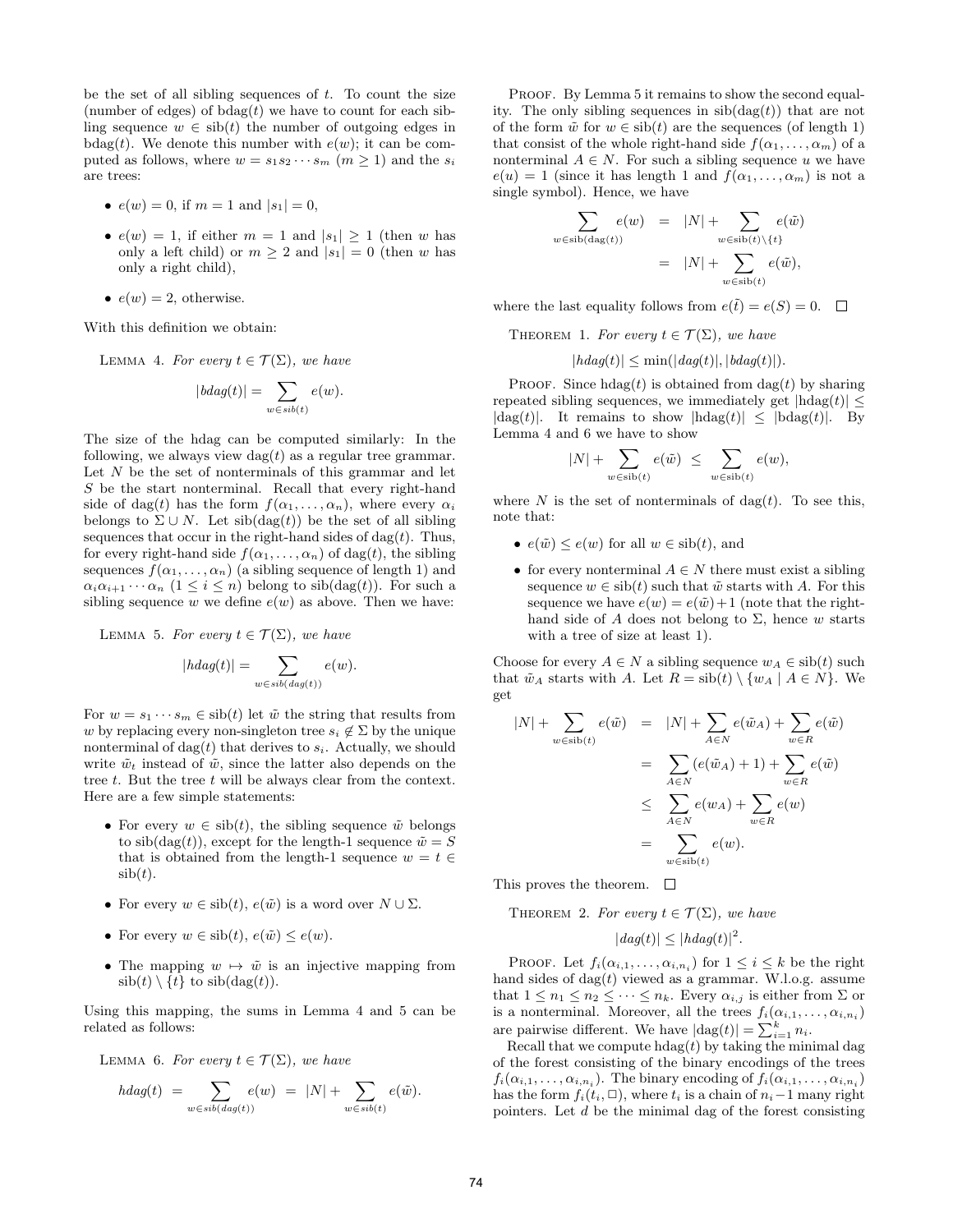of all chains  $t_i$ . Since all the trees  $f_i(\alpha_{i,1},\ldots,\alpha_{i,n_i})$  are pairwise distinct, we have  $|\text{hdag}(t)| = k + |d|$ . Since chain  $t_i$ consists of  $n_i$  many nodes, we have  $|d| \geq \max\{n_i | 1 \leq i \leq$  $\{k\} - 1 = n_k - 1$ . Hence, we have to show that  $\sum_{i=1}^{k} n_i \leq$  $(k + n_k - 1)^2$ . We have

$$
\sum_{i=1}^{k} n_i \le k \cdot n_k \le (k-1)n_k + n_k^2 \le (k-1+n_k)^2,
$$

which concludes the proof.  $\square$ 

Consider the tree  $s_n$  from Figure 2. We have  $|dag(s_n)| =$  $|s_n| = n^2$  and  $|\text{hdag}(s_n)| = |\text{bdag}(s_n)| = 3n - 2$ . This shows that up to a constant factor, the bound in Theorem 2 is sharp.

Next let us bound  $|\text{bdag}(t)|$  in terms of  $|\text{hdag}(t)|$ :

THEOREM 3. For every  $t \in \mathcal{T}(\Sigma)$ , we have  $|bdag(t)| + n \leq 2|hdaq(t)|$ ,

where n is the number of non-leaf nodes of  $dag(t)$ .

PROOF. We use the notations introduced before Theorem 1. Note that  $n = |N|$  is the number of non-terminals of the regular grammar corresponding to  $\text{dag}(t)$ . By Lemma 4 we have  $|\text{bdag}(t)| = \sum_{w \in \text{sib}(t)} e(w)$ . By Lemma 6 we have  $|\text{hdag}(t)| = |N| + \sum_{w \in \text{sib}(t)} e(\tilde{w})$ . Hence, we have to show that

$$
|N| + \sum_{w \in \text{sib}(t)} e(\tilde{w}) \ \geq \ \frac{1}{2} \sum_{w \in \text{sib}(t)} e(w) \ + \ \frac{1}{2}|N|.
$$

In order to prove this, we show the following for every sibling sequence  $w \in \text{sib}(t)$ : Either  $e(\tilde{w}) \geq \frac{1}{2}e(w)$  or  $e(\tilde{w}) = 0$ ,  $e(w) = 1$ . In the latter case, the sibling sequence w consists of a single tree s of size at least one (i.e., s does not consist of a single node), and  $\tilde{w}$  consists of a single nonterminal  $A \in N$ . So, let  $w = t_1 \cdots t_n \in \text{sib}(t)$  and let  $\tilde{w} = \alpha_1 \cdots \alpha_n$ with  $\alpha_i \in \Sigma \cup N$ . We consider the following four cases: Case 1.  $n > 1$  and  $t_1 = \alpha_1 \in \Sigma$ . We have  $e(w) = e(\tilde{w}) = 1$ . Case 2.  $n > 1$  and  $|t_1| \geq 1$ . We have  $e(w) = 2$  and  $e(\tilde{w}) = 1$ . Case 3.  $n = 1$  and  $t_1 = \alpha_1 \in \Sigma$ . We have  $e(w) = e(\tilde{w}) = 0$ . Case 4.  $n = 1$  and  $|t_1| \geq 1$ . We have  $e(w) = 1$ ,  $e(\tilde{w}) = 0$ ,

For the tree  $t_n$  from Figure 1 we have  $|\text{bdag}(t_n)| = |t_n| = 2n$ ,  $|\text{hdag}(s_n)| = |\text{dag}(t_n)| = n + 1$ , and  $n = |N| = 2$ . Hence, Theorem 3 is optimal.

From Theorems 1, 2, and 3 we immediately get:

and  $\tilde{w}$  consists of a single nonterminal  $A \in N$ .  $\square$ 

COROLLARY 1. For every 
$$
t \in \mathcal{T}(\Sigma)
$$
, we have  
\n
$$
\frac{1}{\sum_{i=1}^{L} f_i(x_i)} \leq |f_i(x_i)| \leq |f_i(x_i)|^2
$$

$$
\frac{1}{2}|bdag(t)| \le |dag(t)| \le |bdag(t)|^2.
$$

## 3.2 Hybrid dag to SLT grammar

The definition of a hdag grammar suggests that unfolding it into the original tree needs to be done in two phases. We now show that this is not the case: every hdag grammar can be transformed (with little space overhead) into a "one-parameter straight-line linear context-free tree grammar" (for short, 1-SLT grammar), see [16]. During a bottomup pass, a 1-SLT grammar can be unfolded in time linear in the size of input grammar plus the size of the output tree. There are several other advantages of 1-SLT grammars. For instance, tree automata can be executed in polynomial time over 1-SLT grammars [14]. It was shown in [16] that every SLT grammar can be transformed in polynomial time into a 1-SLT grammar. Consider the hdag grammar

$$
S \rightarrow f(B(\Box, C), \Box)
$$
  
\n
$$
B \rightarrow f(C, \Box)
$$
  
\n
$$
C \rightarrow A(\Box, A)
$$
  
\n
$$
A \rightarrow g(a(\Box, b), \Box)
$$

It is derived from the tree  $t$  in Figure 3, where every  $q$ labeled node has a second b-labeled child. In the right-hand side  $A(\square, A)$ , the nonterminal  $A \in N_1$  appears at a leaf and at a unary node. In an SLT grammar each nonterminal has a fixed rank, which is either 0 or 1 for a 1-SLT grammar. An occurrence of a nonterminal of rank  $r$  in a right-hand side has exactly  $r$  children. Thus, we need to introduce a copy  $\tilde{A}$  of rank 1 of the nonterminal  $A$  of the hdag grammar (the original A will have rank 0 in the 1-SLT grammar). In a 1-SLT grammar, the production for a rank-1 nonterminal X is of the form  $X(y) \to t$ , where t is a tree over nonterminals and terminals which contains exactly one occurrence of y at a leaf. When this production is applied inside a tree, then we replace every subtree  $X(t')$  by t in which the tree t' is substituted for the unique occurrence of  $y$ . In the hdag, this substitution point of  $X \in N_1$  is fixed as the right child of the right-hand side's root node. In our example, we introduce for  $A$  the copy  $A$  with the production

$$
\hat{A}(y) \to g(a(\square, b), y)
$$

(we keep the original production  $A \to g(a(\square, b), \square)$  of the hdag grammar). Clearly, this process may double the size of the hdag when transforming it into a 1-SLT grammar. However, observe that every  $N_1$ -production of a hdag grammar has the form  $A \to f(\zeta, \Box)$ . Thus, we may introduce a new nonterminal for the tree  $\zeta$  and represent  $\zeta$  only once. In our example, we replace the hdag production  $A \to g(a(\square, b), \square)$ in the 1-SLT grammar by the productions

$$
\begin{array}{rcl}\n\hat{A}(y) & \to & g(Z, y) \\
A & \to & g(Z, \Box) \\
Z & \to & a(\Box, b).\n\end{array}
$$

In this way, only at most two edges are added when we build 1-SLT grammar productions for a nonterminal in  $N_1$ . The hdag productions for nonterminals in  $N_2$  can be taken over without change into the 1-SLT grammar; we only have to replace every occurrence of a nonterminal  $A \in N_1$  in the right-hand side by  $\hat{A}$  if that occurrence has a (right) child. In our example, the production  $C \to A(\square, A)$  is replaced by  $C \to \hat{A}(A)$ . We obtain the following lemma.

LEMMA 7. Given a hdag grammar  $h = (N_1, N_2, \Sigma, S, P)$ , a 1-SLT grammar  $G_h$  can be constructed in time  $O(|h|)$  such that  $eval(G_h) = \text{fcns}(eval(h))$  and  $|G_h| \leq |h| + 2|N_1|$ .

Lemma 7 implies that results for 1-SLT grammars carry over to hdags. For instance, finite tree automata [14] (with sibling constraints [16]) and tree-walking automata can be evaluated in polynomial time over 1-SLT grammars and hence over hdags.

#### 3.3 Using the reverse encoding

Instead of using the fcns encoding of a tree, one may also use the last child previous sibling encoding (lcps). Just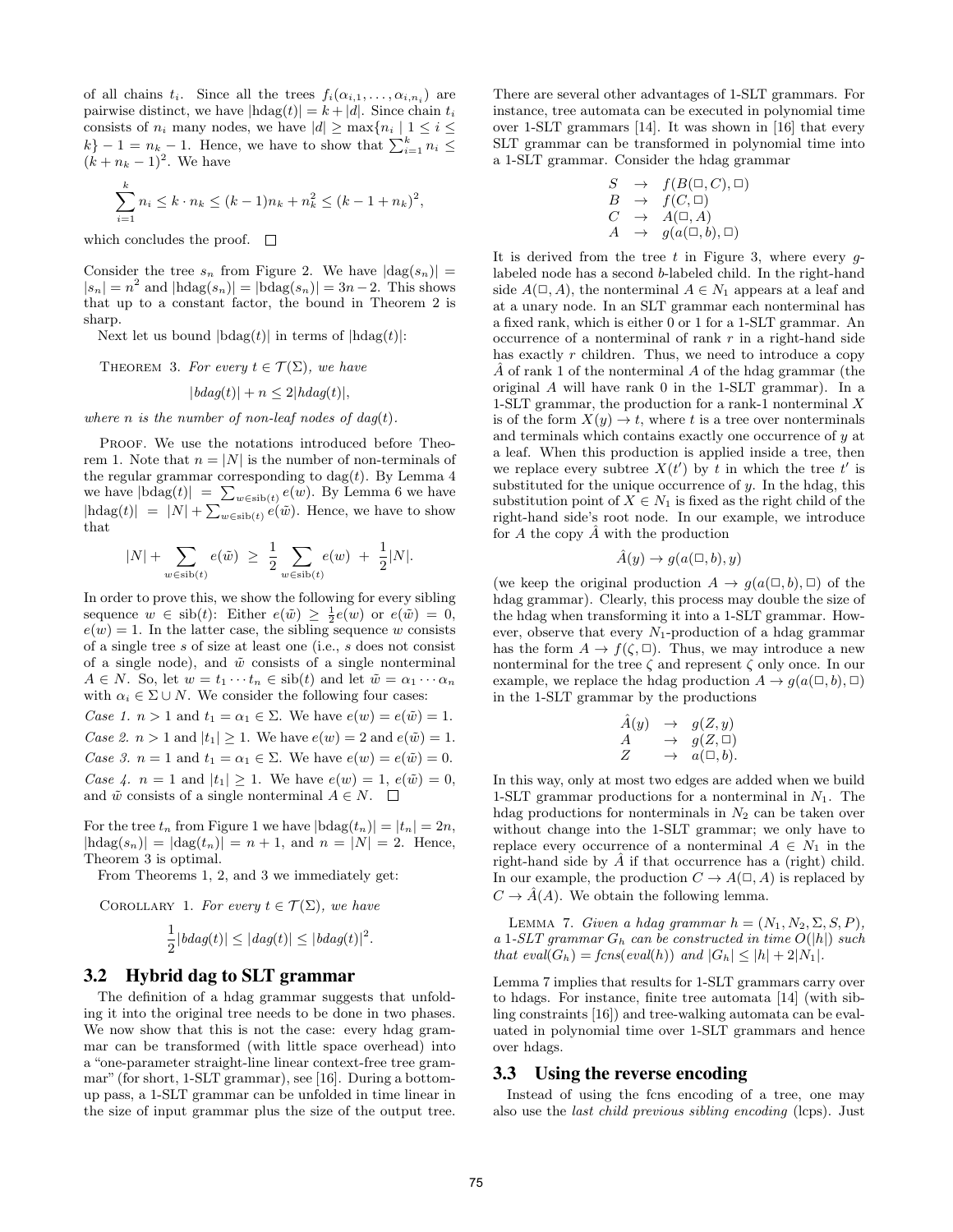like fcns, lcps is a map from  $\mathcal{T}(\Sigma)^*$  to  $\mathcal{B}(\Sigma)$  and is defined as follows. For the empty word  $\varepsilon$  let  $\text{lcps}(\varepsilon) = \Box$ (the empty binary tree). If  $n \geq 1, t_1, \ldots, t_n \in \mathcal{T}(\Sigma)$  and  $t_n = f(u_1, \ldots, u_m)$  with  $m \geq 0$ , then  $\log(t_1 t_2 \cdots t_n) =$  $f(\text{lcps}(t_1, \ldots, t_{n-1}), \text{lcps}(u_1 \cdots t_m)).$ 

EXAMPLE 5. Let  $t_1 = f(a_1, a_2, a_3)$  and  $t_2 = g(b_1, b_2)$ . Then  $lcps(t_1t_2) = g(f(\Box, a_3(a_2(a_1, \Box), \Box)), b_2(b_1, \Box)).$ 

Let  $\text{rbdag}(t) = \text{dag}(\text{lcps}(t))$  and

$$
r h \text{dag}(t) = \text{dag}(\text{lcps}(t_1), \dots, \text{lcps}(t_n)),
$$

where  $\text{dag}(t)$  is seen as the regular tree grammar with productions  $A_1 \rightarrow t_1, \ldots, A_n \rightarrow t_n$ . Trivially, in all results from Section 3.1.2 we can replace hdag by rhdag. The reason to consider the lcps encoding is that  $rbdag(t)$  and  $rhdtag(t)$  are smaller for trees that have repeated tree begin sequences. Empirically, as we show in Section 6.3, this is actually quite common and for most trees  $t$  in our corpus  $|\text{rbdag}(t)| < |\text{bdag}(t)|$  and  $|\text{rhdag}(t)| < |\text{hdag}(t)|$ .

Clearly, there are also trees t where  $|\text{hdag}(t)| < |\text{rhdag}(t)|$ . This raises the question whether there is a scheme which combines the best of both approaches. Obviously one can construct both  $\text{hdag}(t)$  and  $\text{rhdag}(t)$  of a tree t and discard the larger of both. Yet a scheme which combines both approaches by sharing both suffixes and prefixes of children sequences, faces the problem that the resulting minimal object is not necessarily unique. This can easily be seen by considering trees in which repeated prefixes and suffixes of children sequences overlap. Also it is not clear how a minimal such object can be constructed efficiently. A (non-optimal) approach we have considered was to first share repeated prefixes and then share repeated suffixes. Yet the results in compression achieved were not significantly better than for the rhdag. Moreover, this approach can be further generalized by sharing arbitrary factors of sibling sequences. This is the topic of the next section.

## 4. DAG AND STRING COMPRESSION

As for the hdag, consider the forest  $f\text{cns}(d\text{ag}(t))$  of the binary encodings of the right-hand sides of  $\text{dag}(t)$  (seen as a grammar) for an unranked tree  $t$ . In the construction of the hdag we build the minimal dag of this forest. Therefore we only share repeated suffixes, i.e., "right branching" trees in the binary encoding. Such trees can in fact be considered as strings. We now want to generalize the sharing of suffixes. Instead of only sharing suffixes, we now apply an arbitrary grammar-based string compressor to (a concatenation) of these strings. Such a compressor infers a small straightline context-free grammar (in short, SL grammar) for the given string. For a string grammar  $G$ , we define its size  $|G|$ as the sum of the lengths of the strings in the right-hand sides of G's productions. As we will see, it is not difficult to transform this SL grammar into a 1-SLT grammar for the fcns-encoding of the initial tree with only little space overhead. This is done as follows: Let  $N = \{A_1, \ldots, A_k\}$  be the set of nonterminals of  $d = \text{dag}(t)$  and let

$$
A_i \to f_i(\alpha_{i,1}, \dots, \alpha_{i,n_i}) \tag{4}
$$

be the production for  $A_i$ . Every  $\alpha_i$  is from  $N \cup \Sigma$  and we have  $n_i \geq 1$ . For every symbol  $\alpha \in N \cup \Sigma$  let  $\hat{\alpha}$  be a copy of  $\alpha$ . The idea is that  $\hat{\alpha}$  represents a copy of  $\alpha$  that appears at positions in the fcns encoding having exactly one child (a right

child), whereas the original  $\alpha$  will only appear in leaf positions. This distinction is necessary since in an SLT-grammar every nonterminal has a fixed rank (see also the discussion in Section 3.2, where we have already used nonterminals  $\hat{A}$ ). Let  $w_i$  be the string  $w_i = \hat{\alpha}_{i,1} \cdots \hat{\alpha}_{i,n_i-1} \alpha_{i,n_i}$ . Note that we also have to rename occurrences of terminals  $\alpha \in \Sigma$ that are not the last symbol of  $\alpha_{i,1} \cdots \alpha_{i,n_i}$  by  $\hat{\alpha}$ . Consider for instance the right-hand side  $f(a, b, a, b)$  with the fcns encoding  $f(a(\Box, b(\Box, a(\Box, b))), \Box)$ . Then our string compressor should not introduce the same nonterminal for the two occurrences of ab in the string abab, since the first occurrence corresponds to the pattern  $a(\square, b(y))$  in the fcns encoding, while the second occurrence is a full subtree. We now apply any grammar-based string compressor (e.g. RePair [11] or Sequitur [21]) to the string  $W_d = w_1\$_1w_2\$_2w_3\cdots\$_{k-1}w_k$ where the  $\$_i$  are distinct new separator symbols that do not appear in any of the  $w_i$ . Let  $G_s$  denote the SL grammar for  $W_d$  produced by the string compressor. We may assume that every nonterminal of  $G_s$ , except for the start nonterminal  $S$ , appears more than once in a right-hand side of  $G_s$ . This implies that the start production of  $G_s$  has the form  $S \to v_1\$_1v_2\$_2v_3\cdots\$_{k-1}v_k$ . We now transform  $G_s$  into a 1-SLT grammar G follows: Similar to the hdag to SLT transformation from Section 3.2, we put for the dag production (4) the following three productions into the 1-SLT grammar, where  $v'_i$  results from  $v_i$  by replacing every occurrence of  $\hat{\alpha}$  $(\alpha \in \Sigma)$  by  $\alpha$ <sup>1</sup>

$$
A_i \rightarrow f_i(Z, \Box)
$$
  
\n
$$
\hat{A}_i(y) \rightarrow f_i(Z, y)
$$
  
\n
$$
Z \rightarrow \text{fcns}(v_i')
$$

The total number of edges to non- $\Box$  nodes in these three productions is  $|v_i| + 2$ . For each production  $X \to w$  of the string grammar  $G_s$  with  $X \neq S$  we add to our 1-SLT grammar G the production  $X(y) \to \text{fcns}(wy)$  or  $X \to \text{fcns}(w)$ depending on whether  $X$  produces in  $G_s$  a string ending with a symbol  $\hat{\alpha}$  or not. Note that the number of edges to non- $\Box$  nodes in the right-hand side of this production is at most  $|w|$ . For the size our final 1-SLT grammar G we obtain

$$
|G| \leq \sum_{i=1}^{k} (|v_i| + 2) + \sum_{\substack{(B \to w) \in G_s \\ B \neq S}} |w| = 2|N| + |G'_s|,
$$

where  $G'_{s}$  results from  $G_{s}$  by removing all symbols  $\$_{i}$  from the start production.

EXAMPLE 6. Consider the grammar dag(t) consisting of the productions

$$
A_1 \rightarrow f(a, A_2, A_3, A_4, A_2, A_3, c)
$$
  
\n
$$
A_2 \rightarrow g(a, a, a)
$$
  
\n
$$
A_3 \rightarrow h(a, a, b)
$$
  
\n
$$
A_4 \rightarrow f(A_2, A_3).
$$

A grammar-based string compressor applied to the string

 $\hat{a}A_2\hat{A}_3\hat{A}_4\hat{A}_2\hat{A}_3c\;$ \$1  $\hat{a}a\hat{a}a\;$ \$2  $\hat{a}a\hat{b}\;$ \$3  $\hat{A}_2A_3$ 

may return the SL grammar with start production

$$
S' \to \hat{a}B\hat{A}_4Bc \; \$_1\;Ca \; \$_2\;Cb \; \$_3\; \hat{A}_2A_3
$$

<sup>&</sup>lt;sup>1</sup>Note that  $fens(v_i')$  is a chain of right pointers. An occurrence of a  $G_s$ -nonterminal in  $v_i$  is written in fcns $(v_i)$  as a unary node, i.e., we omit the left  $\Box$ -labeled child, see also Example 6.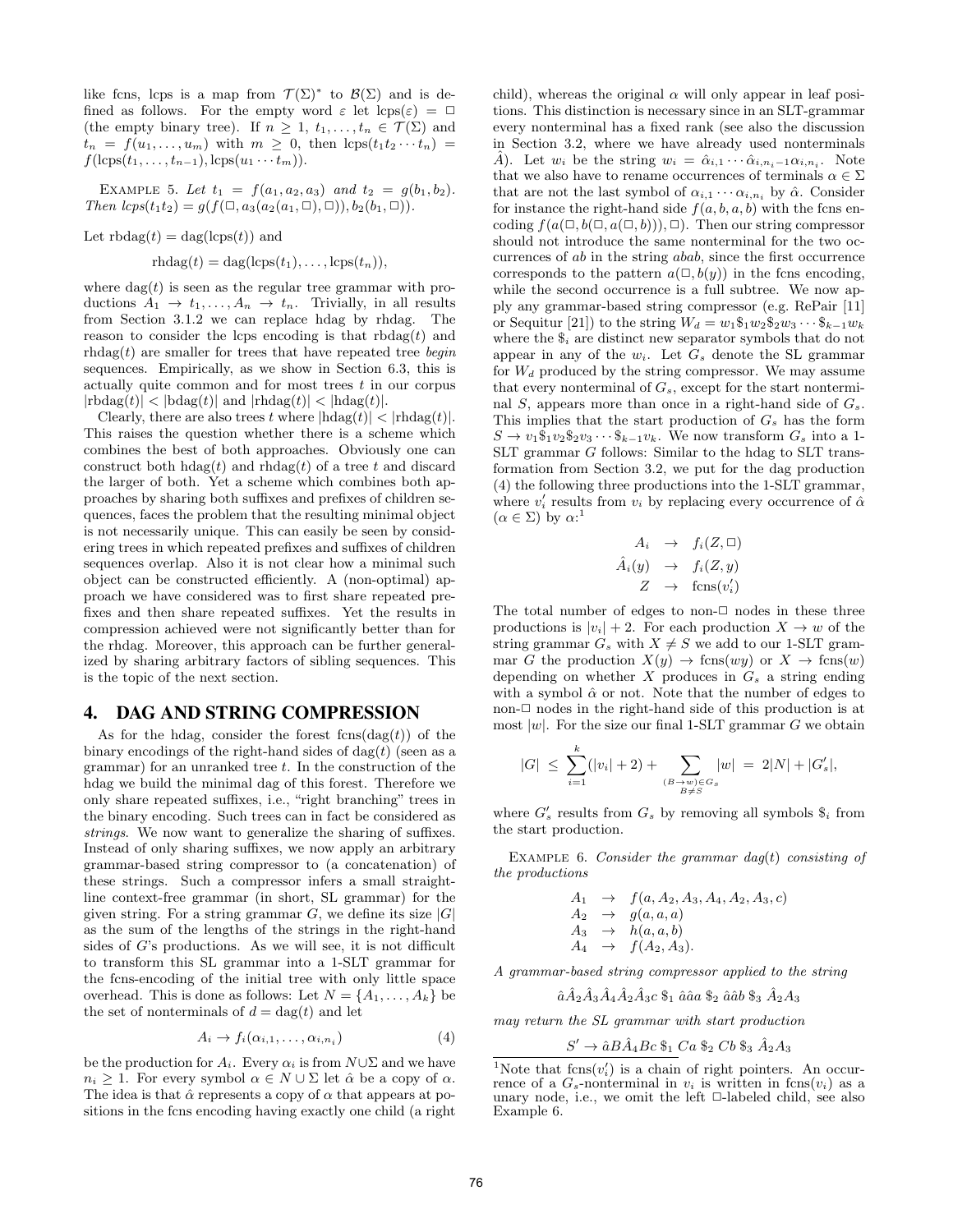and the productions  $B \to \hat{A}_2 \hat{A}_3$  and  $C \to \hat{a} \hat{a}$ . Our final 1-SLT grammar is:

$$
A_1 \rightarrow f(a(\Box, B(\hat{A}_4(B(c)))), \Box)
$$
  
\n
$$
\hat{A}_2(y) \rightarrow g(C(a), y)
$$
  
\n
$$
A_3 \rightarrow h(Z, \Box)
$$
  
\n
$$
\hat{A}_3(y) \rightarrow h(Z, y)
$$
  
\n
$$
Z \rightarrow C(b)
$$
  
\n
$$
\hat{A}_4(y) \rightarrow f(\hat{A}_2(A_3), y)
$$
  
\n
$$
B(y) \rightarrow \hat{A}_2(\hat{A}_3(y))
$$
  
\n
$$
C(y) \rightarrow a(\Box, a(\Box, y)).
$$

Note that our construction may compress  $\text{dag}(t)$  exponentially. For instance, for the tree  $f(a, a, \ldots, a)$  (for which the dag has the same number of edges) with  $2^n + 1$  many aleaves we apply a grammar compressor to the string  $\hat{a} \cdots \hat{a} a$ with  $2^n$ -many  $\hat{a}$ 's. The string compressor may produce the string grammar

$$
S' \rightarrow A_1 A_1 a
$$
  
\n
$$
A_i \rightarrow A_{i+1} A_{i+1} \text{ for } 1 \leq i \leq n-3
$$
  
\n
$$
A_{n-2} \rightarrow \hat{a} \hat{a}
$$

of size  $2n - 1$  (actually, RePair would produce such a grammar). Our final 1-SLT grammar has the start production

$$
S \to f(A_1(A_1(a)), \square)
$$

and hence in total the size  $2n + 2$ . Hence we obtain a 1-SLT grammar for the fcns encoding of  $f(a, a, \ldots, a)$  of size  $O(n)$ .

## 5. SUBTREE EQUALITY CHECK

In the previous sections we have discussed five different formalisms for the compact representation of unranked trees: (1) dag, (2) binary dag, (3) hybrid dag, (4) combination of dag and SL grammar-based string compression as described in the previous section (we refer to this representation as SL-grammar compressed dag below), and (5) SLT grammars (e.g. produced by BPLEX or TreeRepair). As mentioned in Section 3.2, tree automata can be evaluated in polynomial time for 1-SLT grammars, hence the same holds for the above five formalisms (since the can be translated to 1-SLTs). In this section we consider another important processing primitive: subtree equality check. Consider a program which realizes two independent node traversals of an unranked tree, using one of  $(1)$ – $(5)$  as memory representation. At a given moment we wish to check if the subtrees at the two nodes of the traversals coincide. How expensive is this check? As it turns out, the formalisms behave quite differently for this task. The dags  $(1)$ – $(3)$  as well as SL-grammar compressed days (4) allow efficient equality check. Essentially, for an appropriate representation of the two nodes, this test can be performed in constant time. This is because we merely need to check whether subtrees are generated by the same (tree) nonterminal. For SLT grammars such a check is much more expensive. Note that we cannot unfold the subtrees and check node by node, as this can take exponential time. For SLT grammars a polynomial time algorithm is known, based on Plandowski's result [22]. A new, fine difference between bdags (2) and hdags (3) on one hand and  $(1)$ ,  $(4)$  and  $(5)$  on the other hand is that we can also check equality of sibling sequences in constant time, using the same argument as above, but now for sequence nonterminals. This is not possible (without other additional data structures) for the other formalisms.

In what follows we identify a pre-order number  $p$  with the node in t that it represents, and simply speak of "the node  $p$ ". Given an unranked tree t and two numbers  $1 \leq p, q \leq \#_N(t)$ we denote by  $\text{SubtrEQ}_t(p,q)$  the problem that returns true if the subtrees rooted at nodes  $p$  and  $q$  of  $t$  are equal, and returns false otherwise.

THEOREM 4. Let  $t$  be an unranked tree with  $N$  nodes. Given  $g = dag(t)$  or an SL-grammar compressed dag g (this includes the hdag) or  $g = b \cdot d g(t)$ , we can, after  $O(|g|)$  time preprocessing, answer  $SubtrEQ<sub>t</sub>(p,q)$  for any  $1 \leq p,q \leq N$ in time  $O(\log N)$ .

PROOF. First, consider  $g = \text{dag}(t)$ . Let  $x_1, \ldots, x_N$  be an enumeration of the nodes of t in preorder. Let  $y_p$  be the unique node of g such that  $eval_g(y_p)$  is the subtree of t rooted at node  $x_p$ . Then it suffices to show that node  $y_p$ can be computed from p in time  $O(\log N)$  (after  $O(|g|)$  time preprocessing). For this, we use techniques from [3]. Let  $g = (V, \gamma, \lambda)$ . We obtain an SL string grammar G' for the preorder traversal of  $t$  by taking  $V$  as the set of nonterminals and taking the rule  $v \to f v_1 \cdots v_n$  for the node v, where  $\gamma(v) = v_1 \cdots v_n$  and  $\lambda(v) = f$ . The nodes of t correspond to the leaves of the derivation tree  $T_t$  of  $G'$ . Note that the dag node  $y_p$  is simply the label of the penultimate node on the path from the root of  $T_t$  to the p-th leaf (from the left to right) of  $T_t$ . This label can be computed in time  $O(\log N)$ after  $O(|q|)$  time preprocessing using the techniques from [3] (for this,  $G'$  has to be transformed into a grammar where all right-hand sides have length 2). In [3], a compact representation of the path from the root to the  $p$ -th leaf of the derivation tree is computed. This compact representation consists of the sequence of at most  $log N$  many light edges on the path, where "light" refers to the heavy path decomposition of the derivation tree. From this information, the label of the penultimate node on the path can be computed in constant time.

For a string-compressed dag  $G$  essentially the same procedure as for the dag applies. The only difference is that the sequence  $v_1 \cdots v_n$  of children of the dag-node v is represented by an SL string grammar. But producing an SL string grammar for the preorder traversal of  $t$  is again straightforward.

Finally, for  $g = \text{bdag}(t) = (V, \gamma, \lambda)$  we can proceed similarly. Again we easily obtain an SL string grammar for the preorder traversal of t. The nodes of the grammar are again the (non- $\Box$  labeled) nodes of g and for every  $v \in V$  with  $\lambda(v) = f \neq \square$  and  $\gamma(v) = v_1v_2$  we introduce the production  $v \to f v_1' v_2'$ , where  $v_i' = \varepsilon$  if  $\lambda(v_i) = \square$  and  $v_i' = v_i$  otherwise. For a given preorder number  $1 \leq p \leq N$  we can compute in time  $O(\log N)$  (as for the dag) the label  $y_p \in V$  of the penultimate node on the path from the root of the derivation tree to the p-th leaf. But in contrast to the dag,  $\text{SubtrEQ}_t(p,q)$  is not equivalent to  $y_p = y_q$ . Instead, SubtrEQ<sub>t</sub> $(p, q)$  is equivalent to the following conditions: (i)  $\lambda(y_p) = \lambda(y_q)$  and (ii) either  $y_p$  and  $y_q$  do not have left children, or there left children coincide. Since these checks only require constant time, we obtain the desired time complexity.  $\Box$ 

We observe that for  $(5)$ , i.e., for general SLT grammars, a result such as the one of Theorem 4 is not known. To our knowledge, the fastest known way of checking  $\text{SubtrEQ}_t(p,q)$ for a given SLT grammar  $G$  for  $t$  works as follows: From  $G$ we can again easily build an SL string grammar  $G'$  for the preorder traversal of  $t$ , see, e.g.  $[5, 18]$ . Assume that the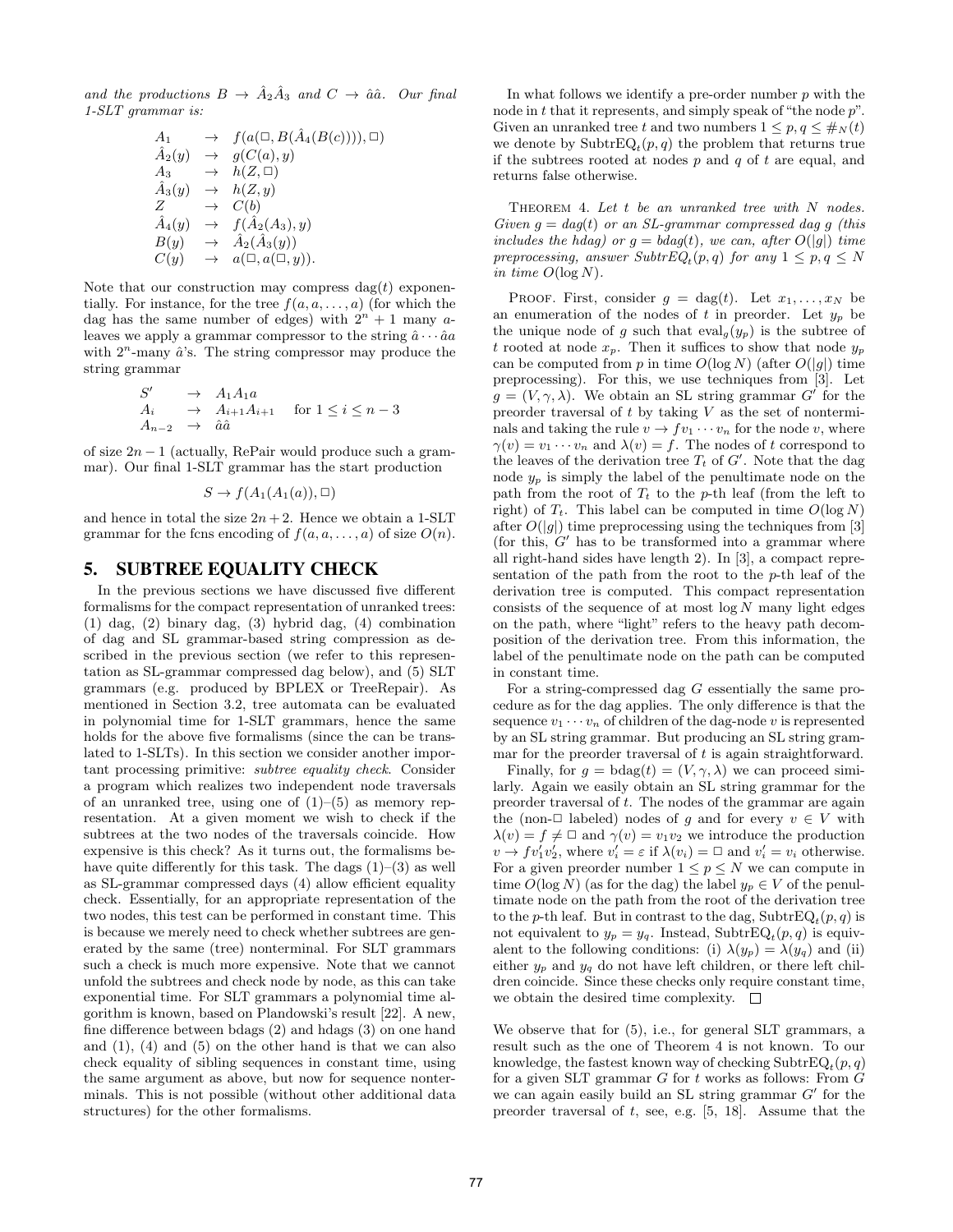| File               | Edges    | mD             | $\mathrm{a}\mathrm{C}$ | mc     | $\rm{dag}$ | bdag    | rbdag   | hdag    | rhdag   | DS      | TR     |
|--------------------|----------|----------------|------------------------|--------|------------|---------|---------|---------|---------|---------|--------|
| 1998statistics     | 28305    | 5              | 22.4                   | 50     | 1377       | 2403    | 2360    | 1292    | 1243    | 561     | 501    |
| $\catalo$ g-01     | 225193   | 7              | 3.1                    | 2500   | 8554       | 6990    | 10303   | 4555    | 6421    | 4372    | 3965   |
| $\catalog-02$      | 2240230  | 7              | 3.1                    | 25000  | 32394      | 52392   | 56341   | 27457   | 29603   | 27242   | 26746  |
| dblp               | 3332129  | 5              | 10.1                   | 328858 | 454087     | 677389  | 681744  | 358603  | 362571  | 149964  | 156412 |
| dictionary-01      | 277071   | 7              | 4.4                    | 733    | 58391      | 77554   | 75247   | 47418   | 46930   | 32139   | 22375  |
| $dictionary-02$    | 2731763  | 7              | 4.4                    | 7333   | 545286     | 681130  | 653982  | 414356  | 409335  | 267944  | 167927 |
| EnWikiNew          | 404651   | 4              | 3.9                    | 34974  | 35075      | 70038   | 70016   | 35074   | 35055   | 9249    | 9632   |
| EnWikiQuote        | 262954   | 4              | 3.7                    | 23815  | 23904      | 47710   | 47690   | 23903   | 23888   | 6328    | 6608   |
| EnWikiVersity      | 495838   | 4              | 3.8                    | 43593  | 43693      | 87276   | 87255   | 43691   | 43676   | 7055    | 7455   |
| EnWikTionary       | 8385133  | 4              | 3.8                    | 726091 | 726221     | 1452298 | 1452270 | 726219  | 726195  | 81781   | 84107  |
| EXI-Array          | 226521   | 8              | 2.3                    | 32448  | 95584      | 128009  | 128011  | 95563   | 95563   | 905     | 1000   |
| EXI-factbook       | 55452    | 4              | 6.8                    | 265    | 4477       | 5081    | 2928    | 3847    | 2355    | 1808    | 1392   |
| EXI-Invoice        | 15074    | 6              | 3.7                    | 1002   | 1073       | 2071    | 2068    | 1072    | 1069    | 96      | 108    |
| EXI-Telecomp       | 177633   | 6              | 3.6                    | 9865   | 9933       | 19808   | 19807   | 9933    | 9932    | 110     | 140    |
| EXI-weblog         | 93434    | $\overline{2}$ | 11.0                   | 8494   | 8504       | 16997   | 16997   | 8504    | 8504    | 44      | 58     |
| $JST$ gene.chr $1$ | 216400   | 6              | 4.8                    | 6852   | 9176       | 14606   | 14114   | 7901    | 7271    | 3943    | 4208   |
| JSTsnp.chr1        | 655945   | 7              | 4.6                    | 18189  | 23520      | 40663   | 37810   | 22684   | 19532   | 9809    | 10327  |
| medline            | 2866079  | 6              | 2.9                    | 30000  | 653604     | 740630  | 381295  | 466108  | 257138  | 177638  | 123817 |
| NCBIgene.chr1      | 360349   | 6              | 4.8                    | 3444   | 16038      | 14356   | 10816   | 11466   | 7148    | 6283    | 5166   |
| NCBIsnp.chr1       | 3642224  | 3              | 9.0                    | 404692 | 404704     | 809394  | 809394  | 404704  | 404704  | 61      | 83     |
| sprot39.dat        | 10903567 | 5              | 4.8                    | 86593  | 1751929    | 1437445 | 1579305 | 1000376 | 908761  | 335756  | 262964 |
| SwissProt          | 2977030  | 4              | 6.7                    | 50000  | 1592101    | 1453608 | 800706  | 1304321 | 682276  | 278915  | 247511 |
| treebank           | 2447726  | 36             | 2.3                    | 2596   | 1315644    | 1454520 | 1244853 | 1250741 | 1131208 | 1121566 | 528372 |

Table 1: The XML documents in Corpus I, their characteristics, and their compressed sizes.

subtree of t rooted in  $p$  (resp.,  $q$ ) consists of  $m$  (resp.,  $n$ ) nodes. Then we have to check whether the substring of eval(G') from position p to position  $p + m - 1$  is equal to the substring from position q to position  $q + n - 1$ . Using Plandowski's result [22], this can be checked in time polynomial in the size of  $G'$  and hence in time polynomial in the size of the SLT grammar  $G$ . Note that more efficient alternatives than Plandowski's algorithm exist, see, e.g. [13] for a survey, but all of them require at least quadratic time in the size of the SL grammar.

In the context of XML document trees, it is also interesting to check equivalence of two sibling sequences. Given an unranked tree t and two numbers  $1 \leq p, q \leq \#_N(t)$  we denote by  $\text{SibSeqEQ}_t(p,q)$  the problem that returns true if the sibling sequences at nodes  $p$  and  $q$  of  $t$  are equal, and returns false otherwise. For the binary and hybrid dag this problem can be solved again very efficiently:

THEOREM 5. Let  $t$  be an unranked tree with  $N$  nodes. Given  $g = b \cdot d a g(t)$  or  $g = h \cdot d a g(t)$  we can, after  $O(|g|)$  time preprocessing, answer  $\textit{SibSeqEQ}_t(p,q)$  for any  $1 \leq p,q \leq N$ in time  $O(\log N)$ .

PROOF. The proof is similar to the one of Theorem 4. For the bdag, we can use exactly the same algorithm that was used for the dag in the proof of Theorem 4. For the hdag, we compute again an SL string grammar for the preorder traversal of t; the nonterminals of this grammar are the nodes of the hdag. Using [3] we compute the path from the root of the derivation tree to the  $p$ -th (resp.q-th) leaf. For  $x \in \{p, q\}$  let  $A_x \to \alpha_x$  and  $B_x \to \beta_x$  be the last two rules that were applied on the path from the root to the  $x$ -th leaf, where  $A_x$  appears in  $\beta_x$ . Then the sibling sequences for p and q are the same if and only if (i)  $A_p = A_q$  (this means that the subtrees rooted in  $p$  and  $q$  are the same), and (ii) either also  $B_p = B_q$  or  $A_p$  is the last symbol in  $\beta_p$  as well as in  $\beta_q$ . Once the two paths are computed this can be easily checked in constant time.  $\quad \Box$ 

For  $\text{dag}(t)$  it seems to be more expensive to answer a query  $\text{SibSeqEQ}_t(p,q)$ . After locating p and q in the dag, we need to compare all right siblings. In the worst case, this takes time  $O(|\text{dag}(t)|)$ . For an SL-grammar compressed dag, the best solution we are aware of uses again an equality check for SL-grammar compressed strings.

## 6. EXPERIMENTS

In this section we empirically compare the sizes of different dags of unranked trees, namely dag, bdag, rbdag, hdag, and rhdag. We also include a comparison with SL-grammar compressed dags with RePair [11] as the string compressor, as explained in Section 4, and with TreeRepair [15]. We are interested in the tree structure only, hence we did not compare with XML file compressors like Xmill [12] or XQueC [1].

#### 6.1 Corpora

We use three corpora of XML files for our tests. For each XML document we consider the unranked tree of its element nodes; we ignore all other nodes such as texts, attributes, etc. One corpus (Corpus I) consists of XML documents that have been collected from the web, and which have often been used in the context of XML compression research, e.g., in [4, 5, 15]. Each of these files is listed in Table 1 together with the following characteristics: number of edges, maximum depth (mD), average number of children of a node (aC), and maximum number of children of a node (mC). Precise references to the origin of these files can be found in [15]. The second corpus (*Corpus II*) consists of all well-formed XML document trees with more than 10000 edges and a depth of at least four that were in the University of Amsterdam XML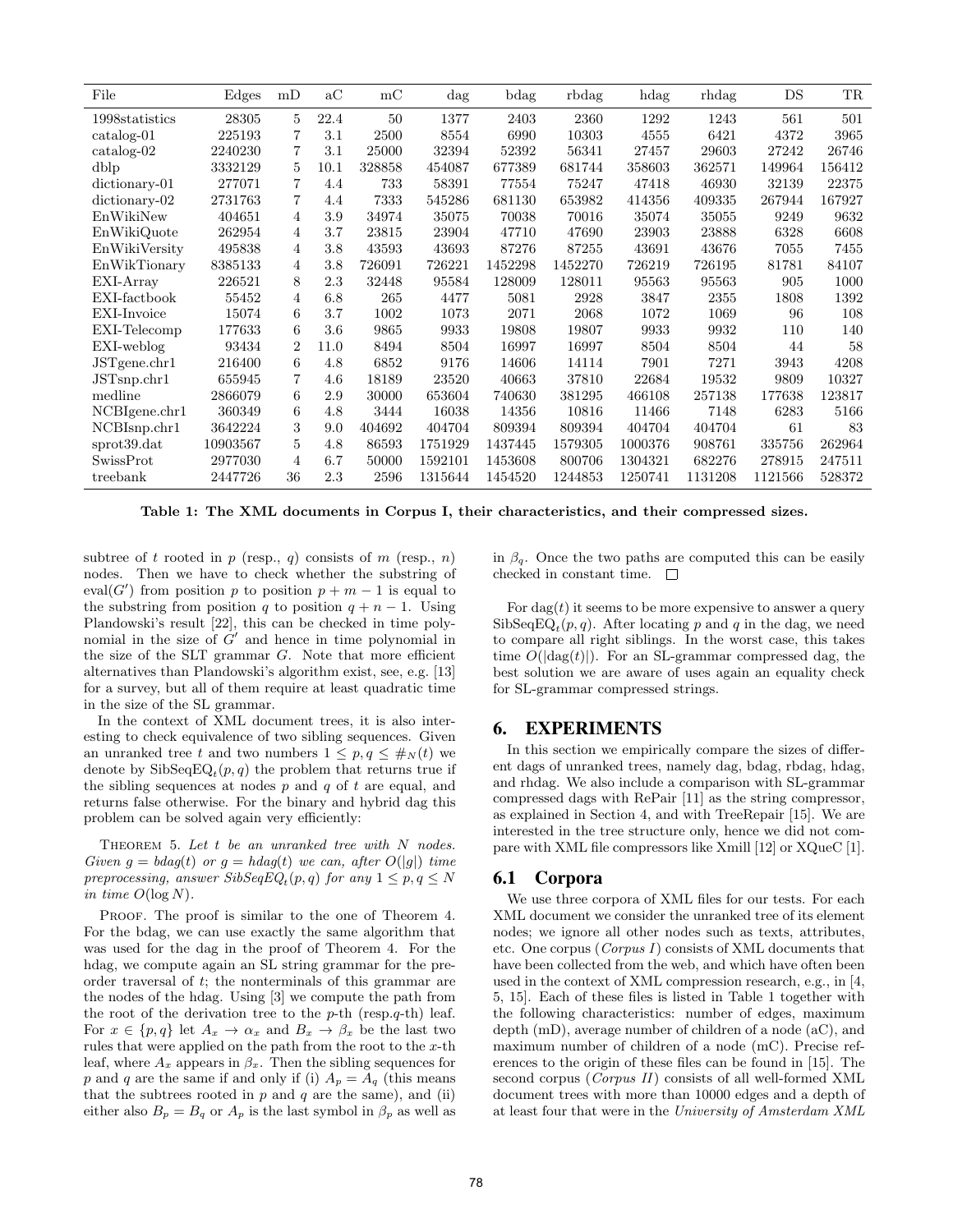| Corpus | Edges            | mD  | aC  | $_{\rm mC}$ |
|--------|------------------|-----|-----|-------------|
|        | $1.9 \cdot 10^6$ | 6.6 | 5.7 | $8.10^{4}$  |
| H      | 79465            | 7.9 | 6.0 | 2925        |
| Ħ      | 1531             | 18  | 1.5 | 13.2        |

Table 2: Document characteristics, average values.

| Corpus Parse dag hdag |     |     |     | DS   | TR.  |
|-----------------------|-----|-----|-----|------|------|
|                       | 35  | 43  | 46  | 48   | 175  |
| IΙ                    | 85  | 105 | 120 | 117  | 310  |
| Ħ                     | 6.9 | 8.7 | 9.2 | 10.0 | 14.8 |

Table 3: Cumulative Running times (in seconds).

Web Collection<sup>2</sup>. We decided on fixing a minimum size because there is no necessity to compress documents of very small size, and we chose a minimum depth because our subject is tree compression rather than list compression. Note that out of the over 180,000 documents of the collection, only 1100 fit our criteria and are part of Corpus II (more than 27.000 were ill-formed and more than 140.000 had less than 10.000 edges). The documents in this corpus are somewhat smaller than those in Corpus 1, but otherwise have similar characteristics (such as maximal depth and average number of children) as can be seen in Table 2. The third corpus (Corpus III) consists of term rewriting systems<sup>3</sup>. These are stored in XML files, but, are rather atypical XML documents, because their tree structures are trees with small rank, i.e., there are no long sibling sequences. This can be seen in Table 2, which shows that the average number of children is only 1.5 for these files (on average).

#### 6.2 Experimental setup

For the dag, bdag, rbdag, and hdag we built our own implementation. It is written in C++ and uses the Libxml XML parser. It should be mentioned that these are only rough prototypes and that our code is not optimized at all. The running times listed in Table 3 should be understood with this in mind. For the RePair-compressed dag we use Gonzalo Navarro's implementation of RePair<sup>4</sup>. This is called "DS" in our tables. For TreeRePair, called "TR" in the tables, we use Roy Mennicke's implementation<sup>5</sup> and run with max rank=1, which produces 1-STL grammars. Our test machine features an Intel Core i5 with 2.5Ghz and 4GB of RAM. Our dag implementations are done using g++ version 4.6.3 (with O3-switch) and Libxml 2.6 for XML parsing.

#### 6.3 Comparison

Consider first Corpus 1 and the numbers shown in Table 1. The most interesting file, concerning the effectiveness of the hybrid dag and of the reverse binary encoding, is certainly the medline file. Just like dblp, it contains bibliographic data. In particular, it consists of MedlineCitation elements; such elements have ten children, the last of which varies greatly (it is a MeshHeadingList node with varying children lists) and thus cannot be shared in the dag. This is perfect for the reverse hybrid dag, which first eliminates repeated subtrees, thus shrinking the number of edges to 653,604, and then applies the last child/previous sibling encoding before building a dag again. This last step shrinks the number of edges to impressive 257,138. In contrast, the reverse binary dag has a size of 381,295. Thus, for this document really the combination of both ways of sharing, subtrees and reversed sibling sequences, is essential. We note that in the context of the first attempts to apply dag compression to XML [4] the medline files were particularly pathological cases where dag compression failed. We now have new explanations for this: using reverse (last child/previous sibling) encoding slashes the size of the dag by almost one half. And using hybrid dags again brings an improvement of more than 30%. The dblp document is similar, but does not make use of optional elements at the end of long sibling lists. Thus, the reverse dags are not smaller for dblp, but the hybrid dag is indeed more than 20% smaller than the dag. The treebank document, which is a ranked tree and does not contain long lists, gives hardly any improvement of hybrid dag over dag, but the reverse hybrid dag is somewhat smaller than the dag (by 5%). For treebank, TreeRePair is unchallenged and produces a grammar that is less than half the size of DS.

Next, consider the accumulated numbers for the three corpora in Table 4. For Corpus I, the reverse hdag is smaller than the dag by around 38% while the hdag is only around 25% smaller than the dag. As noted in Section 3.3, the somewhat surprising outcome that the reverse binary encoding enables better compression results from the custom that in many XML-documents optional elements are listed last. This means that there are more common sibling prefixes than suffixes, hence the reverse schemes perform better. When we transform hdags into SLT grammars (according to Section 3.2), then we get a modest size increase of about 1– 2%. For the term rewriting systems of Corpus III, the hdag improves about 10% over the dag. Represented as grammars, however, this improvement disappears and in fact we obtain an accumulated size that is slightly larger than the dag. Note that for this corpus, also TreeRePair (TR) is not much smaller than the dag. Compared to the dag, TreeRe-Pair shares tree patterns (=connected subgraphs). Hence, the trees in Corpus III do not contain many repeated tree patterns which are not already shared by the dag. When we compare DS with TR, then we see on corpora I and II that TreeRePair grammars are on average around 34% smaller than DS, while on Corpus III it is only 23% smaller. On very flat files, such as the EXI documents in Table 1, DS is about as good as TreeRePair. For combined dag and string compression we also experimented with another grammar-based string compressor: Sequitur [21], but found the combined sizes to be larger than with RePair. Concerning running times (see Table 3) note that the dag-variants stay close to the parsing time, while TreeRePair needs considerably more time. Hence, dags should be used when light-weight compression is preferred.

## 7. CONCLUSION AND FUTURE WORK

We compare the sizes of five different formalisms for compactly representing unranked trees: (1) dag, (2) binary dag, (3) hybrid dag, (4) combination of dag and SL grammarbased string compression, and (5) SLT grammars (e.g. produced by BPLEX or TreeRepair). For the comparison of  $(1)$ – $(3)$  we prove precise bounds: (i) the size of the binary

<sup>2</sup>http://data.politicalmashup.nl/xmlweb/

<sup>3</sup>http://www.termination-portal.org/wiki/TPDB

<sup>4</sup>http://http://www.dcc.uchile.cl/∼gnavarro/software/

<sup>5</sup>http://code.google.com/p/treerepair/